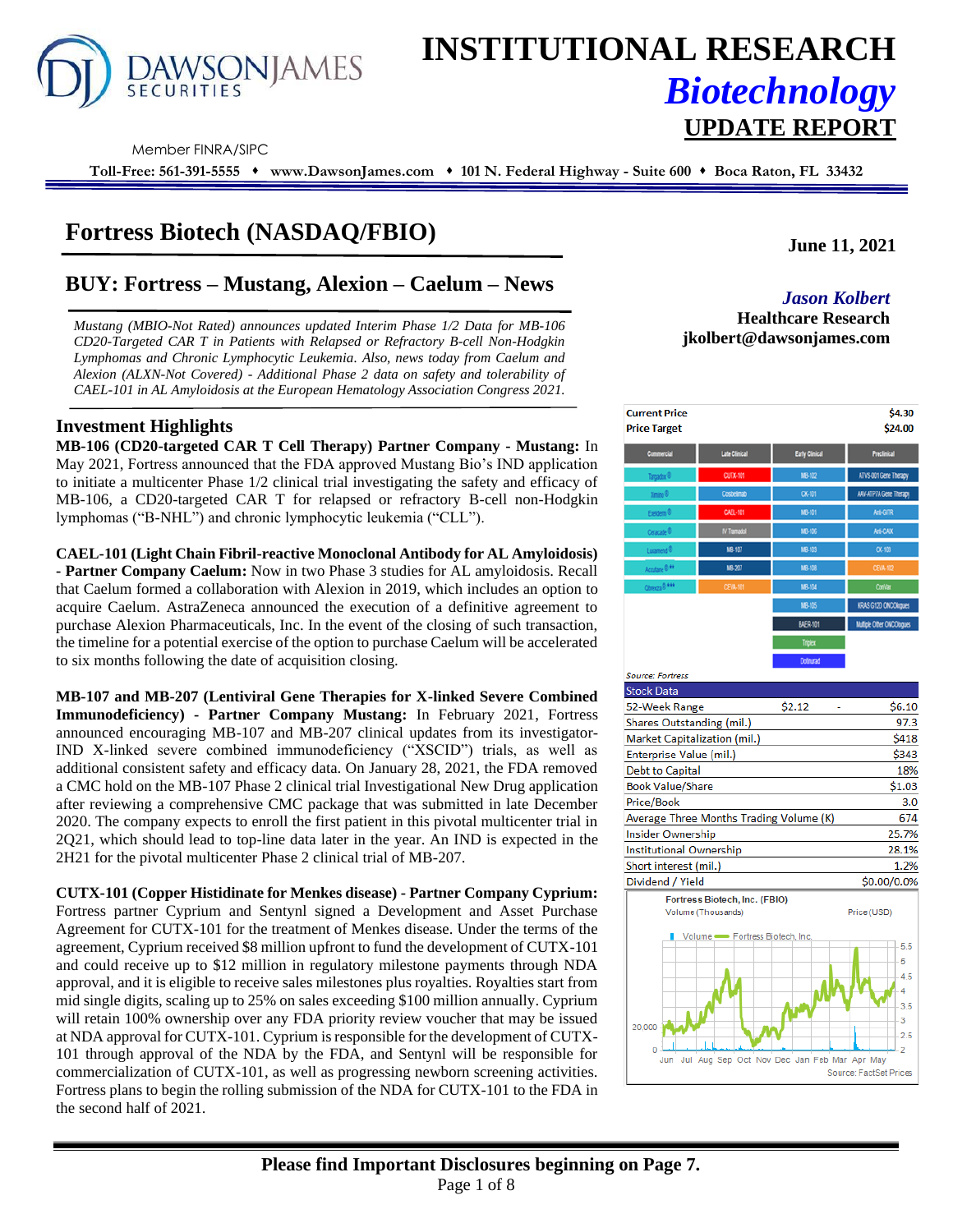

**Cosibelimab (formerly CK-301, an anti-PD-L1 antibody) - Partner company Checkpoint:** Currently in a registration-enabling study in metastatic cutaneous squamous cell carcinoma (fully enrolled) and on track to report top-line results by year-end. With a potentially favorable safety profile versus anti-PD-1 therapy and a plan to commercialize at a substantially lower price. A Phase 3 registration-enabling trial is planned to begin in first-line metastatic non-small cell lung cancer in mid-2021.

**Dotinurad (Urate Transporter (URAT1) Inhibitor) - Partner company FBIO Acquisition Corp:** In May, Fortress announced an exclusive license agreement with Fuji Yakuhin Co. Ltd. to develop Dotinurad in North America and Europe. Dotinurad is a potential best-in-class urate transporter (URAT1) inhibitor for gout and possibly other hyperuricemic indications including chronic kidney disease and heart failure. Dotinurad (URECE® tablet) was approved in Japan in 2020 as a once-daily oral therapy for gout and hyperuricemia. Dotinurad was efficacious and well-tolerated in more than 500 Japanese patients treated for up to 58 weeks in Phase 3 clinical trials.

**IV Tramadol - Partner Company Avenue Therapeutics:** In October 2020, Avenue Therapeutics announced that it had received a Complete Response Letter from the FDA regarding Avenue's NDA for IV tramadol. The FDA held a Type A meeting with Avenue in November 2020 to discuss the issues outlined in the CRL. On February 12, 2021, Avenue resubmitted its NDA to the FDA for IV tramadol. The NDA resubmission followed the receipt of the official minutes from Avenue's Type A meeting with the FDA. The NDA resubmission included revised language relating to the proposed product label and a report relating to terminal sterilization validation. On February 26, 2021, Avenue received an acknowledgment letter from the FDA stating that Avenue's resubmission of its NDA is a complete, class 1 response to the CRL, and a Prescription Drug User Free Act ("PDUFA") goal date was set for April 12, 2021. On April 13, 2021, Avenue announced that the FDA was still reviewing its NDA for IV tramadol and had not provided a decision regarding the NDA. As of May 1, 2021, Avenue had not received approval from the FDA for IV tramadol. Accordingly, under the Stock Purchase and Merger Agreement ("SPMA"), InvaGen retains an option to consummate the second stage closing until October 31, 2021 (after which Avenue can choose to terminate the SPMA), and also retains the option to terminate the SPMA.

**Valuation:** How to value Fortress? As a reminder, Fortress, as the controlling entity, reports consolidated statements. Our valuation expenses are based on GAAP numbers, but we recognize this is conservative. If we substituted Non-GAAP projections, it would actually result in a higher valuation. There are multiple ways to value a "platform therapeutics company" such as Fortress that has a majority ownership in multiple public companies with the rights to royalties and milestones (such as monetization of a priority voucher), plus the company has its own internal products that are generating revenues and internal private companies that have their own therapeutic pipeline candidates. We choose to model the key products as they exist (inside and outside the company) and project them based on the ownership percentage to the Fortress income statement. We recognize that this is a "model." It is a method to forecast future value, i.e., reporting the revenues of outside companies based on the percentage ownership (not as a 100% consolidated entity), but we do show the consolidated expenses as they are currently reported by Fortress. We view our method as doubly conservative; that is, we cut the revenues but not the expenses. One might argue we need to assess each outside company, determine net income, and apply valuation metrics, based on the projected value of the external company. We leave that for "others" to do, as our purpose is to determine: is their upside to Fortress based on the value of the holding in the external companies, the product royalties, the annual stock dividend, and the internal companies and P&L metrics of Fortress itself? We conclude yes. In our model, we do separate and show our projected revenues, royalties, and milestones. We model external and internal products. We then assume R&D, SG&A based on the current consolidated numbers. We project the share count as well as revenues, expenses, and, ultimately, net income out to 2030. For each individual product, we make certain assumptions about the timing and probability of success and apply these assumptions to our model. We apply a probability of success in our therapeutic models. This ranges from as low as 30% to as high as 70% based on what we feel is the therapeutic risk that the product will advance. In addition to the success factor, we apply a 15% discount rate (r) in our Free Cash Flow to the Firm (FCFF), Discounted EPS (dEPS), and Sum of the Parts (SOP) models. We then average the result and round to the nearest whole number to derive our \$24.00 12-month price target.

**Risks to our thesis include the following:** (1) commercial; (2) regulatory; (3) clinical; (4) financial; and (5) intellectual property. We review these and other risks in the Risk Analysis section of this report.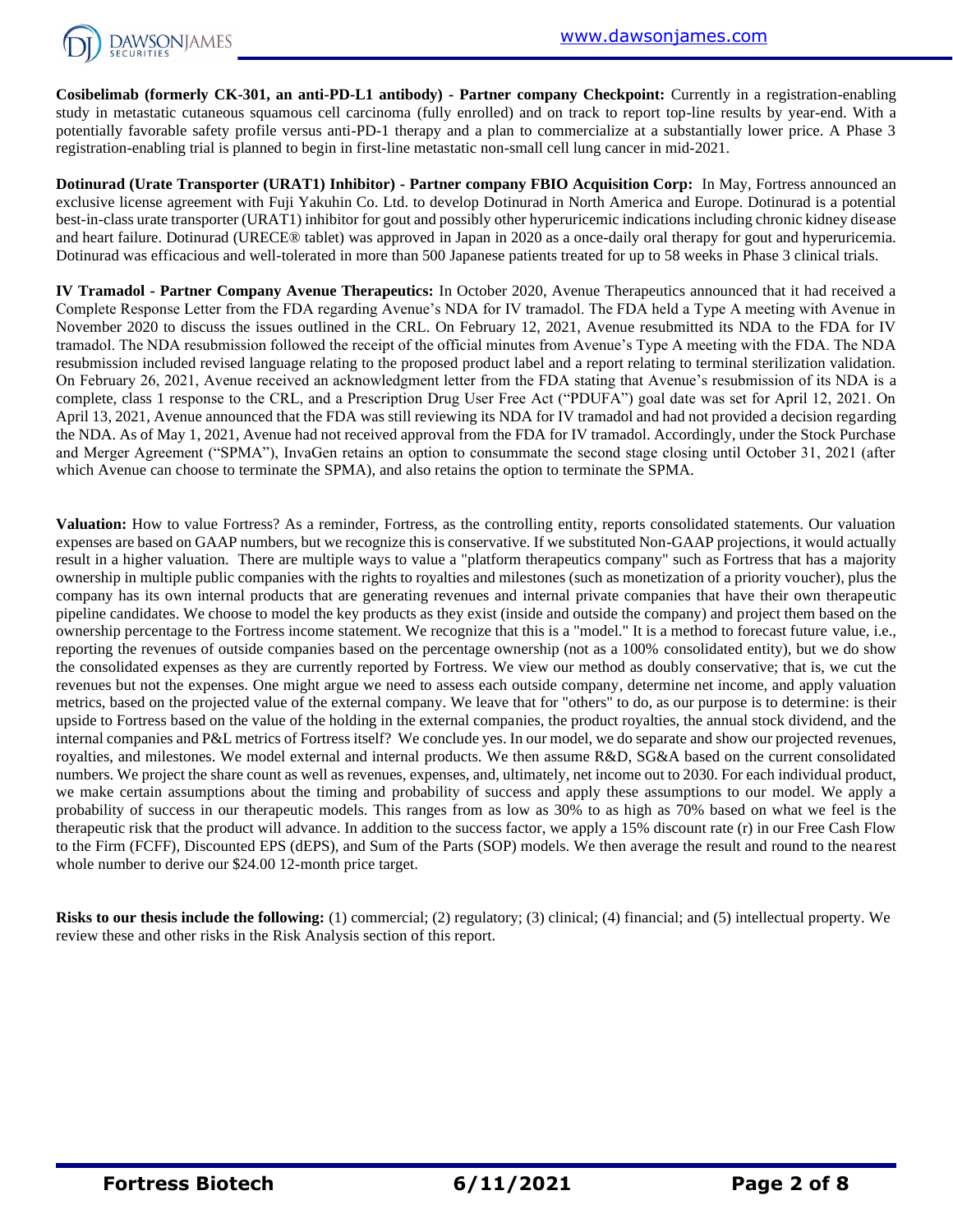

#### **Model Assumptions**

- 1. We recently increased our revenue assumptions for Journey's dermatology franchise.
- 2. We have adjusted our royalty and milestone rates for CUTX-101.
- 3. We recently adjusted our probability of success for Tramadol to 70% with commercialization possible in 2021.
- 4. We model five late-stage therapeutic products (below) and apply to each one its own probability of success factor.
- 5. Each model assumes launch timing, market share, and pricing.
- 6. Models are based on available statistics for prevalence and incidence of the target therapeutic indication.
- 7. Price is based on our understanding of the market and the duration of therapy annually.
- 8. Our model assumes certain milestones are achieved, for example, a voucher associated with Menkes disease program is monetized.

#### **Exhibit 1. Product Models**

| <b>Avenue Therapeutics</b>                              | 2020A      | 2021E              | 2022E           | 2023E      | 2024E       | 2025E             | 2026E             | 2027E           | 2028E              | 2029E        | 2030E         |
|---------------------------------------------------------|------------|--------------------|-----------------|------------|-------------|-------------------|-------------------|-----------------|--------------------|--------------|---------------|
| IV Tramadol                                             |            |                    |                 |            |             |                   |                   |                 |                    |              |               |
| IV pain relievers market                                | 10,020,010 | 10.030.030         | 10.040.060      | 10.050.100 | 10,060,150  | 10,070,210        | 10,080,281        | 10.090.361      | 10.100.451         | 10.110.552   | 10.120.662    |
| Cost of Therapy                                         |            | \$200.00           | \$200.00        | \$202.00   | \$204.02    | \$206.06          | \$208.12          | \$210.20        | \$212.30           | \$214.43     | \$216.57      |
| Price Change<br>Market share                            |            | 1%                 | 1.0%<br>3%      | 1.0%<br>6% | 1.0%<br>10% | 1.0%<br>20%       | 1.0%<br>30%       | 1.0%<br>35%     | 1.0%<br>40%        | 1.0%<br>45%  | 1.0%<br>45%   |
| Patients Treated with a Course                          |            | 100,300            | 301,202         | 603,006    | 1,006,015   | 2,014,042         | 3,024,084         | 3,531,626       | 4,040,180          | 4,549,748    | 4,554,298     |
| Revenues (000)                                          |            | 20,060             | 60,240          | 121,807    | 205,247     | 415,014           | 629,375           | 742,355         | 857,747            | 975,589      | 986,330       |
| Probability of Success (Phase 3)                        |            | 70%                | 70%             | 70%        | 70%         | 70%               | 70%               | 70%             | 70%                | 70%          | 70%           |
| <b>Adjusted Revenues (000)</b>                          | \$         | 14,042<br><b>S</b> | 42,168          | 85,265     | 143,673     | 290,510<br>-S     | 440,562<br>- S    | 519,648         | 600,423 \$<br>-S   | 682,912 \$   | 690,431       |
|                                                         |            |                    |                 |            |             |                   |                   |                 |                    |              |               |
| <b>Mustang Bio</b>                                      | 2020A      | 2021E              | 2022E           | 2023E      | 2024E       | 2025E             | 2026E             | 2027E           | 2028E              | 2029E        | 2030E         |
| MB-107 "Bubble Boy"                                     |            |                    |                 |            |             |                   |                   |                 |                    |              |               |
| Current "Reservoir" patients (U.S. and ex-U.S. markets) |            |                    | 1,050           | 1,125      | 900         | 600               | 500               | 575             | 475                | 375          | 275           |
| New Cases a year (U.S. and ex-U.S. markets)             |            |                    | 75              | 75         | 75          | 75                | 75                | 75              | 75                 | 75           | 75            |
| Market Share Prevalance                                 |            |                    | 10%             | 20%        | 35%         | 55%               | 60%               | 65%             | 70%                | 75%          | 80%           |
| Market Share New Cases                                  |            |                    | 10%             | 20%        | 35%         | 55%               | 75%               | 85%             | 90%                | 90%          | 90%           |
| Total patients treated                                  |            |                    | 113             | 240        | 341         | 371               | 356               | 438             | 400                | 349          | 288           |
| Cost of Therapy (one-time)                              |            |                    | 1,500,000<br>s. | 1.500.000  | 1,500,000   | 1,500,000<br>- \$ | 1,500,000         | 1,500,000<br>£. | 1,500,000 \$<br>-S | 1,500,000 \$ | 1,500,000     |
| Revenues (M)                                            |            |                    | 168,750         | 360,000    | 511.875     | 556,875           | 534,375           | 656,250         | 600,000            | 523,125      | 431,250       |
| Probability of Success (Phase 2/3)                      |            |                    | 30%             | 30%        | 30%         | 30%               | 30%               | 30%             | 30%                | 30%          | 30%           |
| Adjusted Revenues (M)                                   |            | .S                 | 50,625<br>-Ś    | 108,000    | 153,563     | 167,063<br>-Ś     | 160,313 \$<br>- Ś | 196,875         | 180,000 \$<br>-Ś   | 156,938      | 129,375<br>-Ŝ |
| Royalty assumed                                         |            |                    | 4.5%            | 4.5%       | 4.5%        | 4.5%              | 4.5%              | 4.5%            | 4.5%               | 4.5%         | 4.5%          |
| Royalty revenue (000)                                   |            | $\mathbf{s}$       | $2,278$ \$      | 4.860 S    | 6.910 S     | $7.518$ \$        | $7,214$ \$        | 8,859 \$        | 8,100 \$           | 7,062 \$     | 5,822         |
|                                                         |            |                    |                 |            |             |                   |                   |                 |                    |              |               |
| <b>CheckPoint PD-L1 in NSCLC</b>                        | 2020A      | 2021E              | 2022E           | 2023E      | 2024E       | 2025E             | 2026E             | 2027E           | 2028E              | 2029E        | 2030E         |
| Cosibelimab (NSCLC)                                     |            |                    |                 |            |             |                   |                   |                 |                    |              |               |
| New cases of lung cancer/year                           | 228,150    | 228,150            | 228,150         | 228,150    | 228,150     | 228,150           | 228,150           | 228,150         | 228,150            | 228,150      | 228,150       |
| Patients - PDL1 Option                                  | 75%        | 75%                | 75%             | 75%        | 75%         | 75%               | 75%               | 75%             | 75%                | 75%          | 75%           |
| Target patient population                               | 171,113    | 171,113            | 171,113         | 171,113    | 171,113     | 171,113           | 171,113           | 171,113         | 171,113            | 171,113      | 171,113       |
| Market share                                            |            |                    |                 | 1%         | 2%          | 4%                | 6%                | 8%              | 10%                | 12%          | 14%           |
| Patients treated                                        |            |                    |                 | 1,711      | 3.422       | 6,845             | 10,267            | 13,689          | 17.111             | 20,534       | 23,956        |
| Costs                                                   |            |                    | £.              | 35,000 \$  | 55,000 \$   | 55,000<br>- \$    | 55,000 \$         | 55,000          | 55,000 \$<br>- \$  | 55,000 \$    | 55,000        |

| Costs                  |      |      |      | 35,000 | 55,000 \$  | 55,000          | 55,000<br>- \$  | 55,000  | 55,000 \$  | 55,000 \$ | 55,000   |
|------------------------|------|------|------|--------|------------|-----------------|-----------------|---------|------------|-----------|----------|
| Revenues ('000)        |      |      |      | 59.889 | 188,224 \$ | 376,448<br>- 53 | 564.671<br>- \$ | 752.895 | 941.119 \$ | .129.343  | .317.566 |
| Probability of Success |      |      |      | 50%    | 50%        | 50%             | 50%             | 50%     | 50%        | 50%       | 50%      |
| Adjusted Revenues (M)  |      |      |      | 29.945 | 94.112 S   | 188,224 \$      | 282.336<br>- 26 | 376,448 | 470.559 \$ | 564,671   | 658,783  |
| Royalty assumed        | 4.5% | 4.5% | 4.5% | 4.5%   | 4.5%       | 4.5%            | 4.5%            | 4.5%    | 4.5%       | 4.5%      | 4.5%     |
| Royalty revenue (000)  |      |      |      |        |            | 1.348           | 4,235           | 8,470   | 12.705     | 16,940    | 21,175   |

| <b>CheckPoint TKI in NSCLC</b>         | 2020A      | 2021E      | 2022E      | 2023E      |      | 2024E      | 2025E      |     | 2026E       |    | 2027E      |          | 2028E      |            | 2029E      |          | 2030E      |
|----------------------------------------|------------|------------|------------|------------|------|------------|------------|-----|-------------|----|------------|----------|------------|------------|------------|----------|------------|
| CK-101 (EGFR mutation + LC)            |            |            |            |            |      |            |            |     |             |    |            |          |            |            |            |          |            |
| New cases of lung cancer/year          | 228,150    | 228,150    | 228,150    | 228,150    |      | 228,150    | 228,150    |     | 228,150     |    | 228,150    |          | 228,150    | 228,150    |            |          | 228,150    |
| Total Lung Cancer Market size (M)      | 19,478,150 | 19,706,300 | 19,934,450 | 20,162,600 |      | 20,390,750 | 20,618,900 |     | 20,847,050  |    | 21,075,200 |          | 21,303,350 | 21,531,500 |            |          | 21,759,650 |
| Total NSCLC lung cancer                | 16,556,428 | 16,750,355 | 16,944,283 | 17,138,210 |      | 17,332,138 | 17,526,065 |     | 17,719,993  |    | 17,913,920 |          | 18,107,848 | 18,301,775 |            |          | 18,495,703 |
| % of patients with EGFR/NSCLC patients | 26%        | 26%        | 26%        | 26%        |      | 26%        | 26%        |     | 26%         |    | 26%        |          | 26%        |            | 26%        |          | 26%        |
| Patients with EGFR/NSCLC patients      |            |            |            | 59,319     |      | 59,319     | 59,319     |     | 59,319      |    | 59,319     |          | 59,319     |            | 59,319     |          | 59,319     |
| Market share                           |            |            |            | 5%         |      | 10%        | 12%        |     | 14%         |    | 15%        |          | 16%        |            | 17%        |          | 18%        |
| Treated patients (000)                 |            |            |            | 2,966      |      | 5,932      | 7,118      |     | 8,305       |    | 8,898      |          | 9,491      |            | 10,084     |          | 10,677     |
| Cost (competition=\$15,240/month)      |            |            |            | 182,880 \$ |      | 182.880 \$ | 182,880 \$ |     | 182,880 \$  |    | 182,880    | - \$     | 182,880 \$ |            | 182,880 \$ |          | 182,880    |
| Revenues ('000)                        |            |            |            | 542.413    | - \$ | .084.826   | .301.791   | \$. | 1.518.756   | -5 | .627.239   | - \$     | 735.721 \$ | 1.844.204  |            | -S       | .952,687   |
| Probability of Success                 |            |            |            | 30%        |      | 30%        | 30%        |     | 30%         |    | 30%        |          | 30%        |            | 30%        |          | 30%        |
| Adjusted Revenues (000)                |            |            |            | 162.724 \$ |      | 325.448 \$ | 390,537    | - Ś | 455,627     | -S | 488,172    | -S       | 520.716 \$ | 553,261    |            | -S       | 585,806    |
| Royalty assumed                        |            |            |            | 4.5%       |      | 4.5%       | 4.5%       |     | 4.5%        |    | 4.5%       |          | 4.5%       |            | 4.5%       |          | 4.5%       |
| Royalty revenue (000)                  |            |            |            | $7,323$ \$ |      | 14,645 \$  | 17,574 \$  |     | $20,503$ \$ |    | 21,968     | <b>S</b> | 23,432 \$  |            | 24,897     | <b>S</b> | 26,361     |
|                                        |            |            |            |            |      |            |            |     |             |    |            |          |            |            |            |          |            |

| <b>Cyprium Therapeutics (private)</b> | 2020A | 2021E  | 2022E      | 2023E         | 2024E          | 2025E          | 2026E          | 2027E          | 2028E      | 2029E     | 2030E   |
|---------------------------------------|-------|--------|------------|---------------|----------------|----------------|----------------|----------------|------------|-----------|---------|
| CUTX-101 (Menkes Disease)             |       |        |            |               |                |                |                |                |            |           |         |
| Prevalance (USA)                      | 2,720 | 2,720  | 2,720      | 2,720         | 2,720          | 2,720          | 2,720          | 2,720          | 2,720      | 2,720     | 2,720   |
| Incidence annualy (USA)               | 3,000 | 3,000  | 3,000      | 3,000         | 3,000          | 3,000          | 3,000          | 3,000          | 3,000      | 3,000     | 3,000   |
| Target patient population             | 2,500 | 2,500  | 2,500      | 2,500         | 2,500          | 2,500          | 2,500          | 2,500          | 2,500      | 2,500     | 2,500   |
| Market share                          | 0%    | 0%     | 10%        | 30%           | 50%            | 70%            | 80%            | 80%            | 80%        | 80%       | 80%     |
| Patients treated                      |       |        | 250        | 750           | 1.250          | 1.750          | 2,000          | 2,000          | 2,000      | 2,000     | 2,000   |
| Price                                 |       | S.     | 300,000    | 300,000       | 300,000        | 300,000        | 300,000        | 300,000        | 300,000    | 300,000   | 300,000 |
| Revenues (000)                        |       |        | 75,000     | 225,000       | 375,000        | 525,000        | 600,000        | 600,000        | 600,000    | 600,000   | 600,000 |
| Probability of Success                |       |        | 30%        | 30%           | 30%            | 30%            | 30%            | 30%            | 30%        | 30%       | 30%     |
| Adjusted Revenues (M)                 |       |        | 22,500 \$  | 67,500<br>- S | 112,500<br>- S | 157,500<br>- S | 180,000<br>- S | 180,000<br>-S  | 180,000 \$ | 180,000   | 180,000 |
| Royalty assumed                       |       | 25.0%  | 6.0%       | 17.0%         | 25.0%          | 25.0%          | 25.0%          | 25.0%          | 25.0%      | 25.0%     | 25.0%   |
| Royalty revenue (000)                 |       | $\sim$ | $1,350$ \$ | 11.475 S      | 28.125 \$      | 39,375 \$      | 45,000 \$      | 45,000<br>- \$ | 45,000 \$  | 45,000 \$ | 45,000  |
| <b>Milestone Revenues</b>             |       | 11,000 | 9,000      | 50,000        | 50,000         | 50,000         | 50,000         | 35,000         |            |           |         |

*Source: Dawson James estimates, company reports*

**Fortress Biotech 6/11/2021 Page 3 of 8**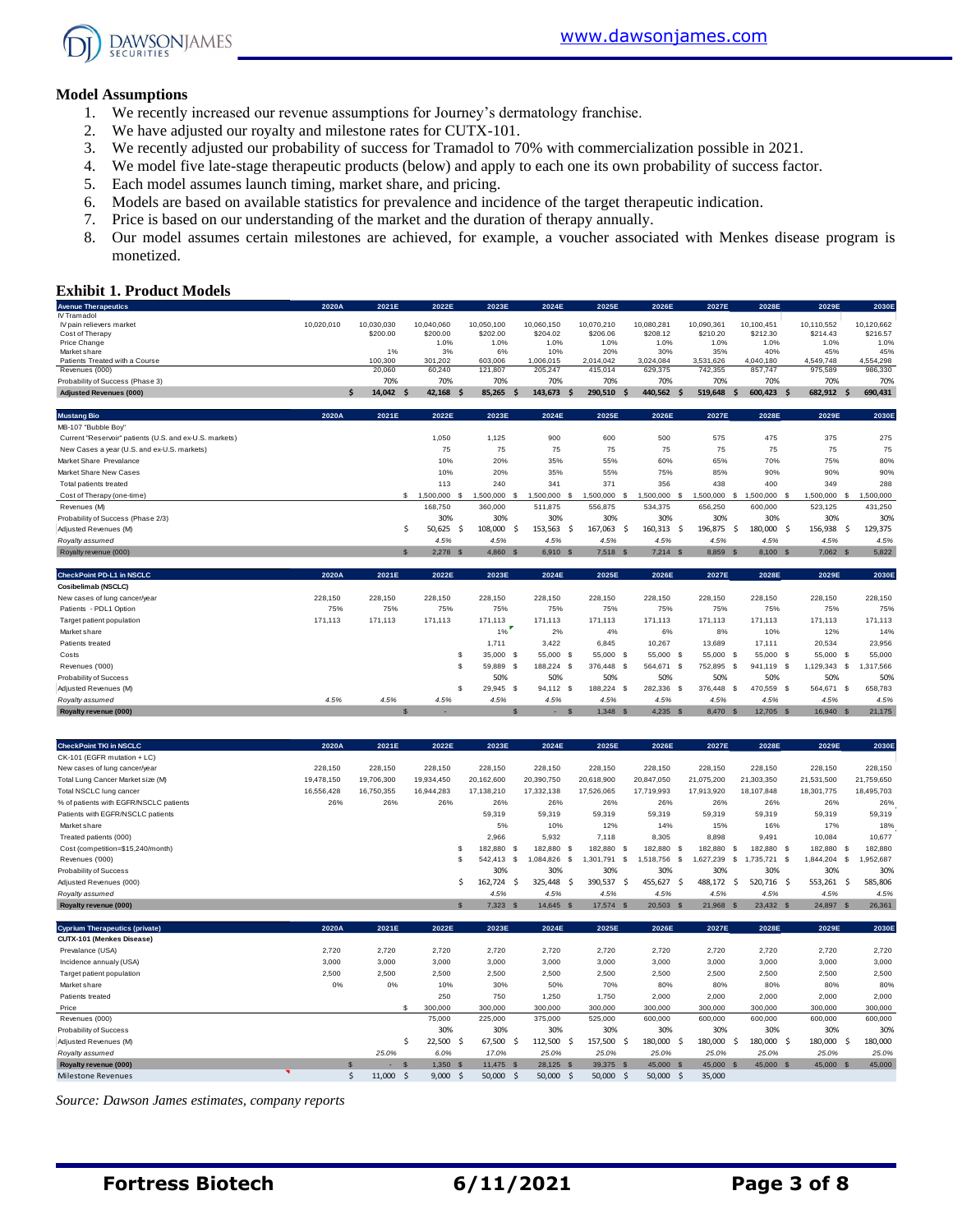

#### **Exhibit 2. Income Statement**

| 42,168<br>85.265<br>143,673<br>290,510<br>440.562<br>519,648<br>600,423<br>682,912<br>690,431<br>Avenue Therapeutics: IV Tramadol end use sales<br>\$.<br>s<br>\$<br>- 5<br>32%<br>Percent Owned by Fortress<br>32%<br>32%<br>32%<br>32%<br>32%<br>32%<br>32%<br>32%<br>32 <sup>6</sup><br>32'<br>32 <sup>6</sup><br>32 <sup>6</sup><br>$32^{\circ}$<br>32 <sup>6</sup><br>$32^{\circ}$<br>166,288<br>192,135<br>218,532<br>220,938<br><b>Revenues Attributed back to Fortress</b><br>13.494<br>27,285<br>45,975<br>92.963<br>140.980<br>Mustang Bio - Bubble Boy (MB-107)<br>50,625<br>108,000<br>153,563<br>167,063<br>160,313<br>196,875<br>180,000<br>156,938<br>129,375<br>\$.<br>30%<br>30%<br>Percent Owned by Fortress<br>30%<br>30%<br>30%<br>30%<br>30%<br>30%<br>30%<br>30%<br>30 <sup>o</sup><br>30%<br>30 <sup>°</sup><br>30%<br>30%<br>30%<br><b>Revenues Attributed back to Fortress</b><br>$\overline{0}$<br>15.188<br>32,400<br>46.069<br>50.119<br>48.094<br>59,063<br>54,000<br>47.081<br>38,813<br>- 0<br>s<br>-\$<br>$\sim$<br>\$<br>s.<br>¢<br>$\sim$<br>22,500<br>67.500<br>112,500<br>157,500<br>180,000<br>180,000<br>180,000<br>¢<br>180,000<br>180,000<br>i.<br>$\hat{\mathbf{z}}$<br>Percent Owned by Fortress<br>89%<br>89%<br>89%<br>89%<br>89%<br>89%<br>89%<br>89%<br>89%<br>89%<br>89%<br>899<br>89%<br>899<br>89°<br>89%<br><b>Revenues Attributed back to Fortress</b><br>$\mathbf 0$<br>20,025<br>60.075<br>100,125<br>140,175<br>160,200<br>160,200<br>160,200<br>160,200<br>160,200<br>$\mathbf{0}$<br>$\mathbf{0}$<br>$\mathbf 0$<br>188,224<br>282,336<br>376,448<br>470,559<br>564,671<br>658,783<br>29.945<br>94.112<br>- \$<br>32%<br>32%<br>32%<br>32%<br>32%<br>32%<br>32%<br>32%<br>32%<br>32 <sub>9</sub><br>32%<br>32%<br>32%<br>32%<br>$32^\circ$<br>32 <sup>o</sup><br>90.347<br>150.579<br>180.695<br>210.811<br>9.582<br>30.116<br>60.232<br>120.463<br>162,724<br>325,448<br>390,537<br>455,627<br>488,172<br>520,716<br>553,261<br>585,806<br>s<br>32%<br>32%<br>32%<br>32%<br>32%<br>32%<br>32%<br>32%<br>32%<br>32 <sup>o</sup><br>32%<br>32%<br>32%<br>32%<br>32%<br>32%<br><b>Revenues Attributed back to Fortress</b><br>52,072<br>104,143<br>124,972<br>145,801<br>156,215<br>166,629<br>177,044<br>187,458<br>34.921<br>44.531<br>10.719<br>13.894<br>12.825<br>15,999<br>53.437<br>58.780<br>71,124<br>94.667<br>114,547<br>126,001<br>64.659<br>78.237<br>86.061<br>104.133<br>Percent Owned by Fortress<br>100%<br>100%<br>100%<br>100%<br>100%<br>100%<br>100%<br>100%<br>100%<br>100%<br>100%<br>100%<br>100%<br>100%<br>100%<br>100%<br>10,719<br>15,999<br>53,437<br>58,780<br>94.667<br>114,547<br>126,001<br><b>Revenues Attributed back to Fortress</b><br>34.921<br>44.531<br>13,894<br>12,825<br>64.659<br>71,124<br>78,237<br>86.061<br>104,133<br>Other Revenue Back to Fortress<br>1,708<br>1,068<br>868<br>282<br>294<br>(269)<br>1,175<br>1,292<br>1,422<br>1,564<br>1,720<br>1,892<br>2,081<br>2,289<br>2,518<br>2,770<br><b>Fortress Revenues</b><br>36,629<br>45,599<br>11,587<br>14,176<br>13,119<br>15,731<br>54,613<br>108,779<br>247,494<br>399,116<br>548,417<br>673,374<br>758,976<br>829,966<br>900,616<br>946,990<br>Avenue Therapeutic (IV Tramadol) Royalties (4.5% on sales > \$325M)<br>\$<br>Associate Milestones<br>Mustang Bio - Bubble Boy (MB-107) Prob. Adj. Royalties - 4.5%<br>2.278<br>\$ 6.910.31<br>8,859<br>7.062<br>5,822<br>-S<br>4.860<br>S.<br>7,518<br>7,214<br>s<br>8,100<br>s<br>- \$<br>IS.<br>s<br>Associate Milestones<br>Cyprium - CUTX-101 Menke's Disease - Prob. Adj. Royalties - 4.5%<br>1,350<br>39,375<br>45,000<br>45,000<br>s<br>11.475<br>28.125<br>l \$<br>45,000<br>s<br><sub>S</sub><br>S.<br>45,000<br>$\mathbf{s}$<br>45,000<br>s.<br>10,000<br>-S<br>10,000<br>10,000<br>S.<br>10,000<br>10,000<br>s<br>10,000<br>10,000<br>s<br>10,000<br><b>S</b><br>10,000<br>s.<br>IS.<br>s<br>CheckPoint (Cosibelmab PD-L1) - Prob. Adj. Royalties - 4.5%<br>4,235<br>1,348<br>8,470<br>12,705<br>16,940<br>21,175<br>£.<br>$\sim$<br>s.<br>-S<br>s.<br>$\mathcal{S}$<br>17,574<br>7,323<br>14,645<br>20,503<br>s<br>21,968<br>s<br>23,432<br>\$.<br>24,897<br>$\mathfrak{S}$<br>26,361<br>Ś.<br>$\mathbf{S}$<br>$\mathbf{\hat{s}}$<br>9.000<br>11,000<br>11,000<br>50.000<br>50,000<br>50,000<br>50,000<br>35,000<br><b>Total Royalties &amp; Milestones</b><br>108,358<br>11,587<br>11,000<br>22,587<br>22,628<br>83,658<br>109,680<br>125,815<br>136,952<br>129,297<br>99,237<br>103,899<br><b>Expenses</b><br><b>Fortress</b><br>10,532<br>3,200<br>11,756<br>18,933<br>20,827<br>25,200<br>Costs of Goods Sold (Journey Medical)<br>14.594<br>3.908<br>2.779<br>2.565<br>12,452<br>12,932<br>14,225<br>15,647<br>17.212<br>22,909<br>%COGS<br>339<br>20%<br>29'<br>20%<br>20%<br>20 <sup>°</sup><br>23 <sup>6</sup><br>20%<br>20 <sup>o</sup><br>20%<br>20°<br>$20^{\circ}$<br>20 <sup>6</sup><br><b>20%</b><br>$20^{\circ}$<br>20%<br><b>Research and Development (Consolidated)</b><br>75,236<br>64,108<br>20,154<br>16,155<br>17,501<br>18,175<br>67,313<br>70,679<br>74,213<br>77,924<br>81,820<br>85,911<br>90,206<br>94,717<br>99,453<br>104,425<br>2,780<br>2,866<br>11,735<br>39,475<br>1,606<br>2,880<br>3,120<br>3,240<br>16,000<br>16,800<br>17,640<br>18,522<br>21,442<br>22,514<br>23,639<br>6,090<br>1.820<br>12,000<br>19.448<br>20.42<br>55,590<br>61,166<br>17.542<br>16,221<br>14,350<br>14,277<br>62,389<br>63,637<br>64,910<br>66,208<br>67,532<br>68,883<br>70,261<br>71,666<br>73,099<br>74,561<br>23.341<br>Avenue<br>234<br>651<br>25,659<br>6810<br>1,184<br>147.448<br>156,066<br>162,072<br>168,855<br>183,521<br>38,891<br>175,997<br>191,454<br>199,821<br>217,975<br>227,826<br>42.146<br>41.604<br>38.035<br>37,536<br>208.651<br>69.164<br>110,819<br>(96, 546)<br>(30, 017)<br>(12, 859)<br>(24, 417)<br>(23, 160)<br>(90, 454)<br>(30, 665)<br>162,297<br>332,800<br>490,710<br>618,873<br>688,452<br>720,553<br>786,541<br>827,523<br>(23, 565)<br>2,559<br>2,687<br>227<br>677<br>734<br>762<br>2,821<br>2,962<br>3,110<br>3,266<br>3,429<br>3,601<br>3,781<br>3,970<br>4,168<br>4,377<br>(11, 849)<br>(12.441)<br>(2.189)<br>(3, 135)<br>(3, 397)<br>(3, 527)<br>(13,064)<br>(13, 717)<br>(14, 403)<br>(15, 123)<br>(15, 879)<br>(16, 673)<br>(17,506)<br>(18, 382)<br>(19, 301)<br>(20, 266)<br>(1, 147)<br>5,913<br>5,913<br>Change in FV of subsidiary convertible note<br>Change in FV of investments<br>(27)<br>533<br>18,476<br>9,159<br>(10, 369)<br>3,951<br>(2, 458)<br>(2,663)<br>(2,765)<br>(4,329)<br>(10, 754)<br>(11, 292)<br>(11, 857)<br>(12, 449)<br>(13,072)<br>(13, 726)<br>(14, 412)<br>(15, 132)<br>(15,889)<br>811,634<br>(101, 660)<br>(130.480)<br>(26,066)<br>(25, 926)<br>(94, 783)<br>(41, 419)<br>151,005<br>320,943<br>478,261<br>605,801<br>674,727<br>706,141<br>(15.317)<br>(27.080)<br>771,409<br>32,094<br>71,739<br>109,044<br>134,945<br>148,290<br>177,424<br>202,908<br>0%<br>0%<br><b>Tax Rate</b><br>$\mathbf{O}^{\prime}$<br>O <sup>o</sup><br>0%<br>0%<br>0%<br>0%<br>O <sup>s</sup><br>10%<br>159<br>18%<br>20%<br>21%<br>239<br>259<br>406,522<br>496,757<br>(101, 660)<br>30,48<br>(15, 317)<br>(25, 926)<br>(94, 783)<br>(41, 419)<br>151,005<br>288.849<br>539,781<br>557,851<br>593,985<br>608,725<br>26,066<br>(27,080)<br>(35.842)<br>55,264<br>17,244<br>13,927<br>15,087<br>15,667<br>58,027<br>56,286<br>52,909<br>49,735<br>46,751<br>43,946<br>41,309<br>38,830<br>36,500<br>34,310<br>Less: net loss attributable to non-controlling interests<br>61.700<br>643,036<br>(53.560<br>(8.822)<br>(11.993)<br>(10, 258)<br>14.867<br>203.914<br>338.584<br>453,272<br>540,702<br>581,090<br>596.682<br>630.485<br>(39.960)<br>(1.391)<br>(32.464)<br>(0.76)<br>(0.11)<br>(0.02)<br>(0.15)<br>(0.13)<br>(0.40)<br>0.18<br>2.50<br>4.13<br>5.51<br>6.55<br>7.17<br>7.54<br>7.66<br>(0.73)<br>7.01<br>(0.02)<br>2.50<br>5.51<br>6.55<br>7.66<br>(0.60)<br>(0.76)<br>(0.11)<br>(0.15)<br>(0.13)<br>(0.40)<br>0.18<br>4.13<br>7.01<br>7.17<br>7.54<br>(0.50)<br>81,297<br>54.711<br>71.077<br>80.852<br>80.933<br>81.013<br>81.094<br>80.973<br>81.623<br>81.950<br>82.278<br>82.608<br>82.939<br>83.271<br>83,605<br>83,940<br>Wgtd Avg Shrs (Dil) - '000s<br>65.502<br>71.077<br>80,852<br>80,933<br>81,013<br>81.094<br>80.973<br>81,297<br>81,623<br>81,950<br>82.278<br>82,608<br>82.939<br>83,271<br>83,605<br>83,940 |                                                       | 2019A | 2020A |  |  |  |  |  | 20275 | <b>2028F</b> |  |
|---------------------------------------------------------------------------------------------------------------------------------------------------------------------------------------------------------------------------------------------------------------------------------------------------------------------------------------------------------------------------------------------------------------------------------------------------------------------------------------------------------------------------------------------------------------------------------------------------------------------------------------------------------------------------------------------------------------------------------------------------------------------------------------------------------------------------------------------------------------------------------------------------------------------------------------------------------------------------------------------------------------------------------------------------------------------------------------------------------------------------------------------------------------------------------------------------------------------------------------------------------------------------------------------------------------------------------------------------------------------------------------------------------------------------------------------------------------------------------------------------------------------------------------------------------------------------------------------------------------------------------------------------------------------------------------------------------------------------------------------------------------------------------------------------------------------------------------------------------------------------------------------------------------------------------------------------------------------------------------------------------------------------------------------------------------------------------------------------------------------------------------------------------------------------------------------------------------------------------------------------------------------------------------------------------------------------------------------------------------------------------------------------------------------------------------------------------------------------------------------------------------------------------------------------------------------------------------------------------------------------------------------------------------------------------------------------------------------------------------------------------------------------------------------------------------------------------------------------------------------------------------------------------------------------------------------------------------------------------------------------------------------------------------------------------------------------------------------------------------------------------------------------------------------------------------------------------------------------------------------------------------------------------------------------------------------------------------------------------------------------------------------------------------------------------------------------------------------------------------------------------------------------------------------------------------------------------------------------------------------------------------------------------------------------------------------------------------------------------------------------------------------------------------------------------------------------------------------------------------------------------------------------------------------------------------------------------------------------------------------------------------------------------------------------------------------------------------------------------------------------------------------------------------------------------------------------------------------------------------------------------------------------------------------------------------------------------------------------------------------------------------------------------------------------------------------------------------------------------------------------------------------------------------------------------------------------------------------------------------------------------------------------------------------------------------------------------------------------------------------------------------------------------------------------------------------------------------------------------------------------------------------------------------------------------------------------------------------------------------------------------------------------------------------------------------------------------------------------------------------------------------------------------------------------------------------------------------------------------------------------------------------------------------------------------------------------------------------------------------------------------------------------------------------------------------------------------------------------------------------------------------------------------------------------------------------------------------------------------------------------------------------------------------------------------------------------------------------------------------------------------------------------------------------------------------------------------------------------------------------------------------------------------------------------------------------------------------------------------------------------------------------------------------------------------------------------------------------------------------------------------------------------------------------------------------------------------------------------------------------------------------------------------------------------------------------------------------------------------------------------------------------------------------------------------------------------------------------------------------------------------------------------------------------------------------------------------------------------------------------------------------------------------------------------------------------------------------------------------------------------------------------------------------------------------------------------------------------------------------------------------------------------------------------------------------------------------------------------------------------------------------------------------------------------------------------------------------------------------------------------------------------------------------------------------------------------------------------------------------------------------------------------------------------------------------------------------------------------------------------------------------------------------------------------------------------------------------------------------------------------------------------------------------------------------------------------------------------------------------------------------------------------------------------------------------------------------------------------------------------------------------------------------------------------------------------------------------------------------------------------------------------------------------------------------------------------------------------------------------------------------------------------------------------------------------------------------------------------------------------------------------------------------------------------------------------------------------------------------------------------------------------------------------------------------------------------------------------------------------------------------------------------------------------------------------------|-------------------------------------------------------|-------|-------|--|--|--|--|--|-------|--------------|--|
|                                                                                                                                                                                                                                                                                                                                                                                                                                                                                                                                                                                                                                                                                                                                                                                                                                                                                                                                                                                                                                                                                                                                                                                                                                                                                                                                                                                                                                                                                                                                                                                                                                                                                                                                                                                                                                                                                                                                                                                                                                                                                                                                                                                                                                                                                                                                                                                                                                                                                                                                                                                                                                                                                                                                                                                                                                                                                                                                                                                                                                                                                                                                                                                                                                                                                                                                                                                                                                                                                                                                                                                                                                                                                                                                                                                                                                                                                                                                                                                                                                                                                                                                                                                                                                                                                                                                                                                                                                                                                                                                                                                                                                                                                                                                                                                                                                                                                                                                                                                                                                                                                                                                                                                                                                                                                                                                                                                                                                                                                                                                                                                                                                                                                                                                                                                                                                                                                                                                                                                                                                                                                                                                                                                                                                                                                                                                                                                                                                                                                                                                                                                                                                                                                                                                                                                                                                                                                                                                                                                                                                                                                                                                                                                                                                                                                                                                                                                                                                                                                                                                                                                                                                                                                                                                                                                                                                                                                                                                                                                                                                                                                                                                                                                                                                                                                                                                                                                                                                             | Probability Revenue Forecast: ('000)                  |       |       |  |  |  |  |  |       |              |  |
|                                                                                                                                                                                                                                                                                                                                                                                                                                                                                                                                                                                                                                                                                                                                                                                                                                                                                                                                                                                                                                                                                                                                                                                                                                                                                                                                                                                                                                                                                                                                                                                                                                                                                                                                                                                                                                                                                                                                                                                                                                                                                                                                                                                                                                                                                                                                                                                                                                                                                                                                                                                                                                                                                                                                                                                                                                                                                                                                                                                                                                                                                                                                                                                                                                                                                                                                                                                                                                                                                                                                                                                                                                                                                                                                                                                                                                                                                                                                                                                                                                                                                                                                                                                                                                                                                                                                                                                                                                                                                                                                                                                                                                                                                                                                                                                                                                                                                                                                                                                                                                                                                                                                                                                                                                                                                                                                                                                                                                                                                                                                                                                                                                                                                                                                                                                                                                                                                                                                                                                                                                                                                                                                                                                                                                                                                                                                                                                                                                                                                                                                                                                                                                                                                                                                                                                                                                                                                                                                                                                                                                                                                                                                                                                                                                                                                                                                                                                                                                                                                                                                                                                                                                                                                                                                                                                                                                                                                                                                                                                                                                                                                                                                                                                                                                                                                                                                                                                                                                             |                                                       |       |       |  |  |  |  |  |       |              |  |
|                                                                                                                                                                                                                                                                                                                                                                                                                                                                                                                                                                                                                                                                                                                                                                                                                                                                                                                                                                                                                                                                                                                                                                                                                                                                                                                                                                                                                                                                                                                                                                                                                                                                                                                                                                                                                                                                                                                                                                                                                                                                                                                                                                                                                                                                                                                                                                                                                                                                                                                                                                                                                                                                                                                                                                                                                                                                                                                                                                                                                                                                                                                                                                                                                                                                                                                                                                                                                                                                                                                                                                                                                                                                                                                                                                                                                                                                                                                                                                                                                                                                                                                                                                                                                                                                                                                                                                                                                                                                                                                                                                                                                                                                                                                                                                                                                                                                                                                                                                                                                                                                                                                                                                                                                                                                                                                                                                                                                                                                                                                                                                                                                                                                                                                                                                                                                                                                                                                                                                                                                                                                                                                                                                                                                                                                                                                                                                                                                                                                                                                                                                                                                                                                                                                                                                                                                                                                                                                                                                                                                                                                                                                                                                                                                                                                                                                                                                                                                                                                                                                                                                                                                                                                                                                                                                                                                                                                                                                                                                                                                                                                                                                                                                                                                                                                                                                                                                                                                                             |                                                       |       |       |  |  |  |  |  |       |              |  |
|                                                                                                                                                                                                                                                                                                                                                                                                                                                                                                                                                                                                                                                                                                                                                                                                                                                                                                                                                                                                                                                                                                                                                                                                                                                                                                                                                                                                                                                                                                                                                                                                                                                                                                                                                                                                                                                                                                                                                                                                                                                                                                                                                                                                                                                                                                                                                                                                                                                                                                                                                                                                                                                                                                                                                                                                                                                                                                                                                                                                                                                                                                                                                                                                                                                                                                                                                                                                                                                                                                                                                                                                                                                                                                                                                                                                                                                                                                                                                                                                                                                                                                                                                                                                                                                                                                                                                                                                                                                                                                                                                                                                                                                                                                                                                                                                                                                                                                                                                                                                                                                                                                                                                                                                                                                                                                                                                                                                                                                                                                                                                                                                                                                                                                                                                                                                                                                                                                                                                                                                                                                                                                                                                                                                                                                                                                                                                                                                                                                                                                                                                                                                                                                                                                                                                                                                                                                                                                                                                                                                                                                                                                                                                                                                                                                                                                                                                                                                                                                                                                                                                                                                                                                                                                                                                                                                                                                                                                                                                                                                                                                                                                                                                                                                                                                                                                                                                                                                                                             |                                                       |       |       |  |  |  |  |  |       |              |  |
|                                                                                                                                                                                                                                                                                                                                                                                                                                                                                                                                                                                                                                                                                                                                                                                                                                                                                                                                                                                                                                                                                                                                                                                                                                                                                                                                                                                                                                                                                                                                                                                                                                                                                                                                                                                                                                                                                                                                                                                                                                                                                                                                                                                                                                                                                                                                                                                                                                                                                                                                                                                                                                                                                                                                                                                                                                                                                                                                                                                                                                                                                                                                                                                                                                                                                                                                                                                                                                                                                                                                                                                                                                                                                                                                                                                                                                                                                                                                                                                                                                                                                                                                                                                                                                                                                                                                                                                                                                                                                                                                                                                                                                                                                                                                                                                                                                                                                                                                                                                                                                                                                                                                                                                                                                                                                                                                                                                                                                                                                                                                                                                                                                                                                                                                                                                                                                                                                                                                                                                                                                                                                                                                                                                                                                                                                                                                                                                                                                                                                                                                                                                                                                                                                                                                                                                                                                                                                                                                                                                                                                                                                                                                                                                                                                                                                                                                                                                                                                                                                                                                                                                                                                                                                                                                                                                                                                                                                                                                                                                                                                                                                                                                                                                                                                                                                                                                                                                                                                             |                                                       |       |       |  |  |  |  |  |       |              |  |
|                                                                                                                                                                                                                                                                                                                                                                                                                                                                                                                                                                                                                                                                                                                                                                                                                                                                                                                                                                                                                                                                                                                                                                                                                                                                                                                                                                                                                                                                                                                                                                                                                                                                                                                                                                                                                                                                                                                                                                                                                                                                                                                                                                                                                                                                                                                                                                                                                                                                                                                                                                                                                                                                                                                                                                                                                                                                                                                                                                                                                                                                                                                                                                                                                                                                                                                                                                                                                                                                                                                                                                                                                                                                                                                                                                                                                                                                                                                                                                                                                                                                                                                                                                                                                                                                                                                                                                                                                                                                                                                                                                                                                                                                                                                                                                                                                                                                                                                                                                                                                                                                                                                                                                                                                                                                                                                                                                                                                                                                                                                                                                                                                                                                                                                                                                                                                                                                                                                                                                                                                                                                                                                                                                                                                                                                                                                                                                                                                                                                                                                                                                                                                                                                                                                                                                                                                                                                                                                                                                                                                                                                                                                                                                                                                                                                                                                                                                                                                                                                                                                                                                                                                                                                                                                                                                                                                                                                                                                                                                                                                                                                                                                                                                                                                                                                                                                                                                                                                                             |                                                       |       |       |  |  |  |  |  |       |              |  |
|                                                                                                                                                                                                                                                                                                                                                                                                                                                                                                                                                                                                                                                                                                                                                                                                                                                                                                                                                                                                                                                                                                                                                                                                                                                                                                                                                                                                                                                                                                                                                                                                                                                                                                                                                                                                                                                                                                                                                                                                                                                                                                                                                                                                                                                                                                                                                                                                                                                                                                                                                                                                                                                                                                                                                                                                                                                                                                                                                                                                                                                                                                                                                                                                                                                                                                                                                                                                                                                                                                                                                                                                                                                                                                                                                                                                                                                                                                                                                                                                                                                                                                                                                                                                                                                                                                                                                                                                                                                                                                                                                                                                                                                                                                                                                                                                                                                                                                                                                                                                                                                                                                                                                                                                                                                                                                                                                                                                                                                                                                                                                                                                                                                                                                                                                                                                                                                                                                                                                                                                                                                                                                                                                                                                                                                                                                                                                                                                                                                                                                                                                                                                                                                                                                                                                                                                                                                                                                                                                                                                                                                                                                                                                                                                                                                                                                                                                                                                                                                                                                                                                                                                                                                                                                                                                                                                                                                                                                                                                                                                                                                                                                                                                                                                                                                                                                                                                                                                                                             |                                                       |       |       |  |  |  |  |  |       |              |  |
|                                                                                                                                                                                                                                                                                                                                                                                                                                                                                                                                                                                                                                                                                                                                                                                                                                                                                                                                                                                                                                                                                                                                                                                                                                                                                                                                                                                                                                                                                                                                                                                                                                                                                                                                                                                                                                                                                                                                                                                                                                                                                                                                                                                                                                                                                                                                                                                                                                                                                                                                                                                                                                                                                                                                                                                                                                                                                                                                                                                                                                                                                                                                                                                                                                                                                                                                                                                                                                                                                                                                                                                                                                                                                                                                                                                                                                                                                                                                                                                                                                                                                                                                                                                                                                                                                                                                                                                                                                                                                                                                                                                                                                                                                                                                                                                                                                                                                                                                                                                                                                                                                                                                                                                                                                                                                                                                                                                                                                                                                                                                                                                                                                                                                                                                                                                                                                                                                                                                                                                                                                                                                                                                                                                                                                                                                                                                                                                                                                                                                                                                                                                                                                                                                                                                                                                                                                                                                                                                                                                                                                                                                                                                                                                                                                                                                                                                                                                                                                                                                                                                                                                                                                                                                                                                                                                                                                                                                                                                                                                                                                                                                                                                                                                                                                                                                                                                                                                                                                             | Cyprium -CUTX-101 - Menkes Disease                    |       |       |  |  |  |  |  |       |              |  |
|                                                                                                                                                                                                                                                                                                                                                                                                                                                                                                                                                                                                                                                                                                                                                                                                                                                                                                                                                                                                                                                                                                                                                                                                                                                                                                                                                                                                                                                                                                                                                                                                                                                                                                                                                                                                                                                                                                                                                                                                                                                                                                                                                                                                                                                                                                                                                                                                                                                                                                                                                                                                                                                                                                                                                                                                                                                                                                                                                                                                                                                                                                                                                                                                                                                                                                                                                                                                                                                                                                                                                                                                                                                                                                                                                                                                                                                                                                                                                                                                                                                                                                                                                                                                                                                                                                                                                                                                                                                                                                                                                                                                                                                                                                                                                                                                                                                                                                                                                                                                                                                                                                                                                                                                                                                                                                                                                                                                                                                                                                                                                                                                                                                                                                                                                                                                                                                                                                                                                                                                                                                                                                                                                                                                                                                                                                                                                                                                                                                                                                                                                                                                                                                                                                                                                                                                                                                                                                                                                                                                                                                                                                                                                                                                                                                                                                                                                                                                                                                                                                                                                                                                                                                                                                                                                                                                                                                                                                                                                                                                                                                                                                                                                                                                                                                                                                                                                                                                                                             |                                                       |       |       |  |  |  |  |  |       |              |  |
|                                                                                                                                                                                                                                                                                                                                                                                                                                                                                                                                                                                                                                                                                                                                                                                                                                                                                                                                                                                                                                                                                                                                                                                                                                                                                                                                                                                                                                                                                                                                                                                                                                                                                                                                                                                                                                                                                                                                                                                                                                                                                                                                                                                                                                                                                                                                                                                                                                                                                                                                                                                                                                                                                                                                                                                                                                                                                                                                                                                                                                                                                                                                                                                                                                                                                                                                                                                                                                                                                                                                                                                                                                                                                                                                                                                                                                                                                                                                                                                                                                                                                                                                                                                                                                                                                                                                                                                                                                                                                                                                                                                                                                                                                                                                                                                                                                                                                                                                                                                                                                                                                                                                                                                                                                                                                                                                                                                                                                                                                                                                                                                                                                                                                                                                                                                                                                                                                                                                                                                                                                                                                                                                                                                                                                                                                                                                                                                                                                                                                                                                                                                                                                                                                                                                                                                                                                                                                                                                                                                                                                                                                                                                                                                                                                                                                                                                                                                                                                                                                                                                                                                                                                                                                                                                                                                                                                                                                                                                                                                                                                                                                                                                                                                                                                                                                                                                                                                                                                             |                                                       |       |       |  |  |  |  |  |       |              |  |
|                                                                                                                                                                                                                                                                                                                                                                                                                                                                                                                                                                                                                                                                                                                                                                                                                                                                                                                                                                                                                                                                                                                                                                                                                                                                                                                                                                                                                                                                                                                                                                                                                                                                                                                                                                                                                                                                                                                                                                                                                                                                                                                                                                                                                                                                                                                                                                                                                                                                                                                                                                                                                                                                                                                                                                                                                                                                                                                                                                                                                                                                                                                                                                                                                                                                                                                                                                                                                                                                                                                                                                                                                                                                                                                                                                                                                                                                                                                                                                                                                                                                                                                                                                                                                                                                                                                                                                                                                                                                                                                                                                                                                                                                                                                                                                                                                                                                                                                                                                                                                                                                                                                                                                                                                                                                                                                                                                                                                                                                                                                                                                                                                                                                                                                                                                                                                                                                                                                                                                                                                                                                                                                                                                                                                                                                                                                                                                                                                                                                                                                                                                                                                                                                                                                                                                                                                                                                                                                                                                                                                                                                                                                                                                                                                                                                                                                                                                                                                                                                                                                                                                                                                                                                                                                                                                                                                                                                                                                                                                                                                                                                                                                                                                                                                                                                                                                                                                                                                                             | CheckPoint (Cosibelimab PD-L1)                        |       |       |  |  |  |  |  |       |              |  |
|                                                                                                                                                                                                                                                                                                                                                                                                                                                                                                                                                                                                                                                                                                                                                                                                                                                                                                                                                                                                                                                                                                                                                                                                                                                                                                                                                                                                                                                                                                                                                                                                                                                                                                                                                                                                                                                                                                                                                                                                                                                                                                                                                                                                                                                                                                                                                                                                                                                                                                                                                                                                                                                                                                                                                                                                                                                                                                                                                                                                                                                                                                                                                                                                                                                                                                                                                                                                                                                                                                                                                                                                                                                                                                                                                                                                                                                                                                                                                                                                                                                                                                                                                                                                                                                                                                                                                                                                                                                                                                                                                                                                                                                                                                                                                                                                                                                                                                                                                                                                                                                                                                                                                                                                                                                                                                                                                                                                                                                                                                                                                                                                                                                                                                                                                                                                                                                                                                                                                                                                                                                                                                                                                                                                                                                                                                                                                                                                                                                                                                                                                                                                                                                                                                                                                                                                                                                                                                                                                                                                                                                                                                                                                                                                                                                                                                                                                                                                                                                                                                                                                                                                                                                                                                                                                                                                                                                                                                                                                                                                                                                                                                                                                                                                                                                                                                                                                                                                                                             | Percent Owned by Fortress                             |       |       |  |  |  |  |  |       |              |  |
|                                                                                                                                                                                                                                                                                                                                                                                                                                                                                                                                                                                                                                                                                                                                                                                                                                                                                                                                                                                                                                                                                                                                                                                                                                                                                                                                                                                                                                                                                                                                                                                                                                                                                                                                                                                                                                                                                                                                                                                                                                                                                                                                                                                                                                                                                                                                                                                                                                                                                                                                                                                                                                                                                                                                                                                                                                                                                                                                                                                                                                                                                                                                                                                                                                                                                                                                                                                                                                                                                                                                                                                                                                                                                                                                                                                                                                                                                                                                                                                                                                                                                                                                                                                                                                                                                                                                                                                                                                                                                                                                                                                                                                                                                                                                                                                                                                                                                                                                                                                                                                                                                                                                                                                                                                                                                                                                                                                                                                                                                                                                                                                                                                                                                                                                                                                                                                                                                                                                                                                                                                                                                                                                                                                                                                                                                                                                                                                                                                                                                                                                                                                                                                                                                                                                                                                                                                                                                                                                                                                                                                                                                                                                                                                                                                                                                                                                                                                                                                                                                                                                                                                                                                                                                                                                                                                                                                                                                                                                                                                                                                                                                                                                                                                                                                                                                                                                                                                                                                             | <b>Revenues Attributed back to Fortress</b>           |       |       |  |  |  |  |  |       |              |  |
|                                                                                                                                                                                                                                                                                                                                                                                                                                                                                                                                                                                                                                                                                                                                                                                                                                                                                                                                                                                                                                                                                                                                                                                                                                                                                                                                                                                                                                                                                                                                                                                                                                                                                                                                                                                                                                                                                                                                                                                                                                                                                                                                                                                                                                                                                                                                                                                                                                                                                                                                                                                                                                                                                                                                                                                                                                                                                                                                                                                                                                                                                                                                                                                                                                                                                                                                                                                                                                                                                                                                                                                                                                                                                                                                                                                                                                                                                                                                                                                                                                                                                                                                                                                                                                                                                                                                                                                                                                                                                                                                                                                                                                                                                                                                                                                                                                                                                                                                                                                                                                                                                                                                                                                                                                                                                                                                                                                                                                                                                                                                                                                                                                                                                                                                                                                                                                                                                                                                                                                                                                                                                                                                                                                                                                                                                                                                                                                                                                                                                                                                                                                                                                                                                                                                                                                                                                                                                                                                                                                                                                                                                                                                                                                                                                                                                                                                                                                                                                                                                                                                                                                                                                                                                                                                                                                                                                                                                                                                                                                                                                                                                                                                                                                                                                                                                                                                                                                                                                             | CK-101 end use sales                                  |       |       |  |  |  |  |  |       |              |  |
|                                                                                                                                                                                                                                                                                                                                                                                                                                                                                                                                                                                                                                                                                                                                                                                                                                                                                                                                                                                                                                                                                                                                                                                                                                                                                                                                                                                                                                                                                                                                                                                                                                                                                                                                                                                                                                                                                                                                                                                                                                                                                                                                                                                                                                                                                                                                                                                                                                                                                                                                                                                                                                                                                                                                                                                                                                                                                                                                                                                                                                                                                                                                                                                                                                                                                                                                                                                                                                                                                                                                                                                                                                                                                                                                                                                                                                                                                                                                                                                                                                                                                                                                                                                                                                                                                                                                                                                                                                                                                                                                                                                                                                                                                                                                                                                                                                                                                                                                                                                                                                                                                                                                                                                                                                                                                                                                                                                                                                                                                                                                                                                                                                                                                                                                                                                                                                                                                                                                                                                                                                                                                                                                                                                                                                                                                                                                                                                                                                                                                                                                                                                                                                                                                                                                                                                                                                                                                                                                                                                                                                                                                                                                                                                                                                                                                                                                                                                                                                                                                                                                                                                                                                                                                                                                                                                                                                                                                                                                                                                                                                                                                                                                                                                                                                                                                                                                                                                                                                             | Percent Owned by Fortress                             |       |       |  |  |  |  |  |       |              |  |
|                                                                                                                                                                                                                                                                                                                                                                                                                                                                                                                                                                                                                                                                                                                                                                                                                                                                                                                                                                                                                                                                                                                                                                                                                                                                                                                                                                                                                                                                                                                                                                                                                                                                                                                                                                                                                                                                                                                                                                                                                                                                                                                                                                                                                                                                                                                                                                                                                                                                                                                                                                                                                                                                                                                                                                                                                                                                                                                                                                                                                                                                                                                                                                                                                                                                                                                                                                                                                                                                                                                                                                                                                                                                                                                                                                                                                                                                                                                                                                                                                                                                                                                                                                                                                                                                                                                                                                                                                                                                                                                                                                                                                                                                                                                                                                                                                                                                                                                                                                                                                                                                                                                                                                                                                                                                                                                                                                                                                                                                                                                                                                                                                                                                                                                                                                                                                                                                                                                                                                                                                                                                                                                                                                                                                                                                                                                                                                                                                                                                                                                                                                                                                                                                                                                                                                                                                                                                                                                                                                                                                                                                                                                                                                                                                                                                                                                                                                                                                                                                                                                                                                                                                                                                                                                                                                                                                                                                                                                                                                                                                                                                                                                                                                                                                                                                                                                                                                                                                                             |                                                       |       |       |  |  |  |  |  |       |              |  |
|                                                                                                                                                                                                                                                                                                                                                                                                                                                                                                                                                                                                                                                                                                                                                                                                                                                                                                                                                                                                                                                                                                                                                                                                                                                                                                                                                                                                                                                                                                                                                                                                                                                                                                                                                                                                                                                                                                                                                                                                                                                                                                                                                                                                                                                                                                                                                                                                                                                                                                                                                                                                                                                                                                                                                                                                                                                                                                                                                                                                                                                                                                                                                                                                                                                                                                                                                                                                                                                                                                                                                                                                                                                                                                                                                                                                                                                                                                                                                                                                                                                                                                                                                                                                                                                                                                                                                                                                                                                                                                                                                                                                                                                                                                                                                                                                                                                                                                                                                                                                                                                                                                                                                                                                                                                                                                                                                                                                                                                                                                                                                                                                                                                                                                                                                                                                                                                                                                                                                                                                                                                                                                                                                                                                                                                                                                                                                                                                                                                                                                                                                                                                                                                                                                                                                                                                                                                                                                                                                                                                                                                                                                                                                                                                                                                                                                                                                                                                                                                                                                                                                                                                                                                                                                                                                                                                                                                                                                                                                                                                                                                                                                                                                                                                                                                                                                                                                                                                                                             | Journey Medical Corporation (Dermatology)             |       |       |  |  |  |  |  |       |              |  |
|                                                                                                                                                                                                                                                                                                                                                                                                                                                                                                                                                                                                                                                                                                                                                                                                                                                                                                                                                                                                                                                                                                                                                                                                                                                                                                                                                                                                                                                                                                                                                                                                                                                                                                                                                                                                                                                                                                                                                                                                                                                                                                                                                                                                                                                                                                                                                                                                                                                                                                                                                                                                                                                                                                                                                                                                                                                                                                                                                                                                                                                                                                                                                                                                                                                                                                                                                                                                                                                                                                                                                                                                                                                                                                                                                                                                                                                                                                                                                                                                                                                                                                                                                                                                                                                                                                                                                                                                                                                                                                                                                                                                                                                                                                                                                                                                                                                                                                                                                                                                                                                                                                                                                                                                                                                                                                                                                                                                                                                                                                                                                                                                                                                                                                                                                                                                                                                                                                                                                                                                                                                                                                                                                                                                                                                                                                                                                                                                                                                                                                                                                                                                                                                                                                                                                                                                                                                                                                                                                                                                                                                                                                                                                                                                                                                                                                                                                                                                                                                                                                                                                                                                                                                                                                                                                                                                                                                                                                                                                                                                                                                                                                                                                                                                                                                                                                                                                                                                                                             |                                                       |       |       |  |  |  |  |  |       |              |  |
|                                                                                                                                                                                                                                                                                                                                                                                                                                                                                                                                                                                                                                                                                                                                                                                                                                                                                                                                                                                                                                                                                                                                                                                                                                                                                                                                                                                                                                                                                                                                                                                                                                                                                                                                                                                                                                                                                                                                                                                                                                                                                                                                                                                                                                                                                                                                                                                                                                                                                                                                                                                                                                                                                                                                                                                                                                                                                                                                                                                                                                                                                                                                                                                                                                                                                                                                                                                                                                                                                                                                                                                                                                                                                                                                                                                                                                                                                                                                                                                                                                                                                                                                                                                                                                                                                                                                                                                                                                                                                                                                                                                                                                                                                                                                                                                                                                                                                                                                                                                                                                                                                                                                                                                                                                                                                                                                                                                                                                                                                                                                                                                                                                                                                                                                                                                                                                                                                                                                                                                                                                                                                                                                                                                                                                                                                                                                                                                                                                                                                                                                                                                                                                                                                                                                                                                                                                                                                                                                                                                                                                                                                                                                                                                                                                                                                                                                                                                                                                                                                                                                                                                                                                                                                                                                                                                                                                                                                                                                                                                                                                                                                                                                                                                                                                                                                                                                                                                                                                             |                                                       |       |       |  |  |  |  |  |       |              |  |
|                                                                                                                                                                                                                                                                                                                                                                                                                                                                                                                                                                                                                                                                                                                                                                                                                                                                                                                                                                                                                                                                                                                                                                                                                                                                                                                                                                                                                                                                                                                                                                                                                                                                                                                                                                                                                                                                                                                                                                                                                                                                                                                                                                                                                                                                                                                                                                                                                                                                                                                                                                                                                                                                                                                                                                                                                                                                                                                                                                                                                                                                                                                                                                                                                                                                                                                                                                                                                                                                                                                                                                                                                                                                                                                                                                                                                                                                                                                                                                                                                                                                                                                                                                                                                                                                                                                                                                                                                                                                                                                                                                                                                                                                                                                                                                                                                                                                                                                                                                                                                                                                                                                                                                                                                                                                                                                                                                                                                                                                                                                                                                                                                                                                                                                                                                                                                                                                                                                                                                                                                                                                                                                                                                                                                                                                                                                                                                                                                                                                                                                                                                                                                                                                                                                                                                                                                                                                                                                                                                                                                                                                                                                                                                                                                                                                                                                                                                                                                                                                                                                                                                                                                                                                                                                                                                                                                                                                                                                                                                                                                                                                                                                                                                                                                                                                                                                                                                                                                                             |                                                       |       |       |  |  |  |  |  |       |              |  |
|                                                                                                                                                                                                                                                                                                                                                                                                                                                                                                                                                                                                                                                                                                                                                                                                                                                                                                                                                                                                                                                                                                                                                                                                                                                                                                                                                                                                                                                                                                                                                                                                                                                                                                                                                                                                                                                                                                                                                                                                                                                                                                                                                                                                                                                                                                                                                                                                                                                                                                                                                                                                                                                                                                                                                                                                                                                                                                                                                                                                                                                                                                                                                                                                                                                                                                                                                                                                                                                                                                                                                                                                                                                                                                                                                                                                                                                                                                                                                                                                                                                                                                                                                                                                                                                                                                                                                                                                                                                                                                                                                                                                                                                                                                                                                                                                                                                                                                                                                                                                                                                                                                                                                                                                                                                                                                                                                                                                                                                                                                                                                                                                                                                                                                                                                                                                                                                                                                                                                                                                                                                                                                                                                                                                                                                                                                                                                                                                                                                                                                                                                                                                                                                                                                                                                                                                                                                                                                                                                                                                                                                                                                                                                                                                                                                                                                                                                                                                                                                                                                                                                                                                                                                                                                                                                                                                                                                                                                                                                                                                                                                                                                                                                                                                                                                                                                                                                                                                                                             |                                                       |       |       |  |  |  |  |  |       |              |  |
|                                                                                                                                                                                                                                                                                                                                                                                                                                                                                                                                                                                                                                                                                                                                                                                                                                                                                                                                                                                                                                                                                                                                                                                                                                                                                                                                                                                                                                                                                                                                                                                                                                                                                                                                                                                                                                                                                                                                                                                                                                                                                                                                                                                                                                                                                                                                                                                                                                                                                                                                                                                                                                                                                                                                                                                                                                                                                                                                                                                                                                                                                                                                                                                                                                                                                                                                                                                                                                                                                                                                                                                                                                                                                                                                                                                                                                                                                                                                                                                                                                                                                                                                                                                                                                                                                                                                                                                                                                                                                                                                                                                                                                                                                                                                                                                                                                                                                                                                                                                                                                                                                                                                                                                                                                                                                                                                                                                                                                                                                                                                                                                                                                                                                                                                                                                                                                                                                                                                                                                                                                                                                                                                                                                                                                                                                                                                                                                                                                                                                                                                                                                                                                                                                                                                                                                                                                                                                                                                                                                                                                                                                                                                                                                                                                                                                                                                                                                                                                                                                                                                                                                                                                                                                                                                                                                                                                                                                                                                                                                                                                                                                                                                                                                                                                                                                                                                                                                                                                             |                                                       |       |       |  |  |  |  |  |       |              |  |
|                                                                                                                                                                                                                                                                                                                                                                                                                                                                                                                                                                                                                                                                                                                                                                                                                                                                                                                                                                                                                                                                                                                                                                                                                                                                                                                                                                                                                                                                                                                                                                                                                                                                                                                                                                                                                                                                                                                                                                                                                                                                                                                                                                                                                                                                                                                                                                                                                                                                                                                                                                                                                                                                                                                                                                                                                                                                                                                                                                                                                                                                                                                                                                                                                                                                                                                                                                                                                                                                                                                                                                                                                                                                                                                                                                                                                                                                                                                                                                                                                                                                                                                                                                                                                                                                                                                                                                                                                                                                                                                                                                                                                                                                                                                                                                                                                                                                                                                                                                                                                                                                                                                                                                                                                                                                                                                                                                                                                                                                                                                                                                                                                                                                                                                                                                                                                                                                                                                                                                                                                                                                                                                                                                                                                                                                                                                                                                                                                                                                                                                                                                                                                                                                                                                                                                                                                                                                                                                                                                                                                                                                                                                                                                                                                                                                                                                                                                                                                                                                                                                                                                                                                                                                                                                                                                                                                                                                                                                                                                                                                                                                                                                                                                                                                                                                                                                                                                                                                                             |                                                       |       |       |  |  |  |  |  |       |              |  |
|                                                                                                                                                                                                                                                                                                                                                                                                                                                                                                                                                                                                                                                                                                                                                                                                                                                                                                                                                                                                                                                                                                                                                                                                                                                                                                                                                                                                                                                                                                                                                                                                                                                                                                                                                                                                                                                                                                                                                                                                                                                                                                                                                                                                                                                                                                                                                                                                                                                                                                                                                                                                                                                                                                                                                                                                                                                                                                                                                                                                                                                                                                                                                                                                                                                                                                                                                                                                                                                                                                                                                                                                                                                                                                                                                                                                                                                                                                                                                                                                                                                                                                                                                                                                                                                                                                                                                                                                                                                                                                                                                                                                                                                                                                                                                                                                                                                                                                                                                                                                                                                                                                                                                                                                                                                                                                                                                                                                                                                                                                                                                                                                                                                                                                                                                                                                                                                                                                                                                                                                                                                                                                                                                                                                                                                                                                                                                                                                                                                                                                                                                                                                                                                                                                                                                                                                                                                                                                                                                                                                                                                                                                                                                                                                                                                                                                                                                                                                                                                                                                                                                                                                                                                                                                                                                                                                                                                                                                                                                                                                                                                                                                                                                                                                                                                                                                                                                                                                                                             |                                                       |       |       |  |  |  |  |  |       |              |  |
|                                                                                                                                                                                                                                                                                                                                                                                                                                                                                                                                                                                                                                                                                                                                                                                                                                                                                                                                                                                                                                                                                                                                                                                                                                                                                                                                                                                                                                                                                                                                                                                                                                                                                                                                                                                                                                                                                                                                                                                                                                                                                                                                                                                                                                                                                                                                                                                                                                                                                                                                                                                                                                                                                                                                                                                                                                                                                                                                                                                                                                                                                                                                                                                                                                                                                                                                                                                                                                                                                                                                                                                                                                                                                                                                                                                                                                                                                                                                                                                                                                                                                                                                                                                                                                                                                                                                                                                                                                                                                                                                                                                                                                                                                                                                                                                                                                                                                                                                                                                                                                                                                                                                                                                                                                                                                                                                                                                                                                                                                                                                                                                                                                                                                                                                                                                                                                                                                                                                                                                                                                                                                                                                                                                                                                                                                                                                                                                                                                                                                                                                                                                                                                                                                                                                                                                                                                                                                                                                                                                                                                                                                                                                                                                                                                                                                                                                                                                                                                                                                                                                                                                                                                                                                                                                                                                                                                                                                                                                                                                                                                                                                                                                                                                                                                                                                                                                                                                                                                             |                                                       |       |       |  |  |  |  |  |       |              |  |
|                                                                                                                                                                                                                                                                                                                                                                                                                                                                                                                                                                                                                                                                                                                                                                                                                                                                                                                                                                                                                                                                                                                                                                                                                                                                                                                                                                                                                                                                                                                                                                                                                                                                                                                                                                                                                                                                                                                                                                                                                                                                                                                                                                                                                                                                                                                                                                                                                                                                                                                                                                                                                                                                                                                                                                                                                                                                                                                                                                                                                                                                                                                                                                                                                                                                                                                                                                                                                                                                                                                                                                                                                                                                                                                                                                                                                                                                                                                                                                                                                                                                                                                                                                                                                                                                                                                                                                                                                                                                                                                                                                                                                                                                                                                                                                                                                                                                                                                                                                                                                                                                                                                                                                                                                                                                                                                                                                                                                                                                                                                                                                                                                                                                                                                                                                                                                                                                                                                                                                                                                                                                                                                                                                                                                                                                                                                                                                                                                                                                                                                                                                                                                                                                                                                                                                                                                                                                                                                                                                                                                                                                                                                                                                                                                                                                                                                                                                                                                                                                                                                                                                                                                                                                                                                                                                                                                                                                                                                                                                                                                                                                                                                                                                                                                                                                                                                                                                                                                                             |                                                       |       |       |  |  |  |  |  |       |              |  |
|                                                                                                                                                                                                                                                                                                                                                                                                                                                                                                                                                                                                                                                                                                                                                                                                                                                                                                                                                                                                                                                                                                                                                                                                                                                                                                                                                                                                                                                                                                                                                                                                                                                                                                                                                                                                                                                                                                                                                                                                                                                                                                                                                                                                                                                                                                                                                                                                                                                                                                                                                                                                                                                                                                                                                                                                                                                                                                                                                                                                                                                                                                                                                                                                                                                                                                                                                                                                                                                                                                                                                                                                                                                                                                                                                                                                                                                                                                                                                                                                                                                                                                                                                                                                                                                                                                                                                                                                                                                                                                                                                                                                                                                                                                                                                                                                                                                                                                                                                                                                                                                                                                                                                                                                                                                                                                                                                                                                                                                                                                                                                                                                                                                                                                                                                                                                                                                                                                                                                                                                                                                                                                                                                                                                                                                                                                                                                                                                                                                                                                                                                                                                                                                                                                                                                                                                                                                                                                                                                                                                                                                                                                                                                                                                                                                                                                                                                                                                                                                                                                                                                                                                                                                                                                                                                                                                                                                                                                                                                                                                                                                                                                                                                                                                                                                                                                                                                                                                                                             |                                                       |       |       |  |  |  |  |  |       |              |  |
|                                                                                                                                                                                                                                                                                                                                                                                                                                                                                                                                                                                                                                                                                                                                                                                                                                                                                                                                                                                                                                                                                                                                                                                                                                                                                                                                                                                                                                                                                                                                                                                                                                                                                                                                                                                                                                                                                                                                                                                                                                                                                                                                                                                                                                                                                                                                                                                                                                                                                                                                                                                                                                                                                                                                                                                                                                                                                                                                                                                                                                                                                                                                                                                                                                                                                                                                                                                                                                                                                                                                                                                                                                                                                                                                                                                                                                                                                                                                                                                                                                                                                                                                                                                                                                                                                                                                                                                                                                                                                                                                                                                                                                                                                                                                                                                                                                                                                                                                                                                                                                                                                                                                                                                                                                                                                                                                                                                                                                                                                                                                                                                                                                                                                                                                                                                                                                                                                                                                                                                                                                                                                                                                                                                                                                                                                                                                                                                                                                                                                                                                                                                                                                                                                                                                                                                                                                                                                                                                                                                                                                                                                                                                                                                                                                                                                                                                                                                                                                                                                                                                                                                                                                                                                                                                                                                                                                                                                                                                                                                                                                                                                                                                                                                                                                                                                                                                                                                                                                             |                                                       |       |       |  |  |  |  |  |       |              |  |
|                                                                                                                                                                                                                                                                                                                                                                                                                                                                                                                                                                                                                                                                                                                                                                                                                                                                                                                                                                                                                                                                                                                                                                                                                                                                                                                                                                                                                                                                                                                                                                                                                                                                                                                                                                                                                                                                                                                                                                                                                                                                                                                                                                                                                                                                                                                                                                                                                                                                                                                                                                                                                                                                                                                                                                                                                                                                                                                                                                                                                                                                                                                                                                                                                                                                                                                                                                                                                                                                                                                                                                                                                                                                                                                                                                                                                                                                                                                                                                                                                                                                                                                                                                                                                                                                                                                                                                                                                                                                                                                                                                                                                                                                                                                                                                                                                                                                                                                                                                                                                                                                                                                                                                                                                                                                                                                                                                                                                                                                                                                                                                                                                                                                                                                                                                                                                                                                                                                                                                                                                                                                                                                                                                                                                                                                                                                                                                                                                                                                                                                                                                                                                                                                                                                                                                                                                                                                                                                                                                                                                                                                                                                                                                                                                                                                                                                                                                                                                                                                                                                                                                                                                                                                                                                                                                                                                                                                                                                                                                                                                                                                                                                                                                                                                                                                                                                                                                                                                                             |                                                       |       |       |  |  |  |  |  |       |              |  |
|                                                                                                                                                                                                                                                                                                                                                                                                                                                                                                                                                                                                                                                                                                                                                                                                                                                                                                                                                                                                                                                                                                                                                                                                                                                                                                                                                                                                                                                                                                                                                                                                                                                                                                                                                                                                                                                                                                                                                                                                                                                                                                                                                                                                                                                                                                                                                                                                                                                                                                                                                                                                                                                                                                                                                                                                                                                                                                                                                                                                                                                                                                                                                                                                                                                                                                                                                                                                                                                                                                                                                                                                                                                                                                                                                                                                                                                                                                                                                                                                                                                                                                                                                                                                                                                                                                                                                                                                                                                                                                                                                                                                                                                                                                                                                                                                                                                                                                                                                                                                                                                                                                                                                                                                                                                                                                                                                                                                                                                                                                                                                                                                                                                                                                                                                                                                                                                                                                                                                                                                                                                                                                                                                                                                                                                                                                                                                                                                                                                                                                                                                                                                                                                                                                                                                                                                                                                                                                                                                                                                                                                                                                                                                                                                                                                                                                                                                                                                                                                                                                                                                                                                                                                                                                                                                                                                                                                                                                                                                                                                                                                                                                                                                                                                                                                                                                                                                                                                                                             |                                                       |       |       |  |  |  |  |  |       |              |  |
|                                                                                                                                                                                                                                                                                                                                                                                                                                                                                                                                                                                                                                                                                                                                                                                                                                                                                                                                                                                                                                                                                                                                                                                                                                                                                                                                                                                                                                                                                                                                                                                                                                                                                                                                                                                                                                                                                                                                                                                                                                                                                                                                                                                                                                                                                                                                                                                                                                                                                                                                                                                                                                                                                                                                                                                                                                                                                                                                                                                                                                                                                                                                                                                                                                                                                                                                                                                                                                                                                                                                                                                                                                                                                                                                                                                                                                                                                                                                                                                                                                                                                                                                                                                                                                                                                                                                                                                                                                                                                                                                                                                                                                                                                                                                                                                                                                                                                                                                                                                                                                                                                                                                                                                                                                                                                                                                                                                                                                                                                                                                                                                                                                                                                                                                                                                                                                                                                                                                                                                                                                                                                                                                                                                                                                                                                                                                                                                                                                                                                                                                                                                                                                                                                                                                                                                                                                                                                                                                                                                                                                                                                                                                                                                                                                                                                                                                                                                                                                                                                                                                                                                                                                                                                                                                                                                                                                                                                                                                                                                                                                                                                                                                                                                                                                                                                                                                                                                                                                             |                                                       |       |       |  |  |  |  |  |       |              |  |
|                                                                                                                                                                                                                                                                                                                                                                                                                                                                                                                                                                                                                                                                                                                                                                                                                                                                                                                                                                                                                                                                                                                                                                                                                                                                                                                                                                                                                                                                                                                                                                                                                                                                                                                                                                                                                                                                                                                                                                                                                                                                                                                                                                                                                                                                                                                                                                                                                                                                                                                                                                                                                                                                                                                                                                                                                                                                                                                                                                                                                                                                                                                                                                                                                                                                                                                                                                                                                                                                                                                                                                                                                                                                                                                                                                                                                                                                                                                                                                                                                                                                                                                                                                                                                                                                                                                                                                                                                                                                                                                                                                                                                                                                                                                                                                                                                                                                                                                                                                                                                                                                                                                                                                                                                                                                                                                                                                                                                                                                                                                                                                                                                                                                                                                                                                                                                                                                                                                                                                                                                                                                                                                                                                                                                                                                                                                                                                                                                                                                                                                                                                                                                                                                                                                                                                                                                                                                                                                                                                                                                                                                                                                                                                                                                                                                                                                                                                                                                                                                                                                                                                                                                                                                                                                                                                                                                                                                                                                                                                                                                                                                                                                                                                                                                                                                                                                                                                                                                                             | Associate Milestones                                  |       |       |  |  |  |  |  |       |              |  |
|                                                                                                                                                                                                                                                                                                                                                                                                                                                                                                                                                                                                                                                                                                                                                                                                                                                                                                                                                                                                                                                                                                                                                                                                                                                                                                                                                                                                                                                                                                                                                                                                                                                                                                                                                                                                                                                                                                                                                                                                                                                                                                                                                                                                                                                                                                                                                                                                                                                                                                                                                                                                                                                                                                                                                                                                                                                                                                                                                                                                                                                                                                                                                                                                                                                                                                                                                                                                                                                                                                                                                                                                                                                                                                                                                                                                                                                                                                                                                                                                                                                                                                                                                                                                                                                                                                                                                                                                                                                                                                                                                                                                                                                                                                                                                                                                                                                                                                                                                                                                                                                                                                                                                                                                                                                                                                                                                                                                                                                                                                                                                                                                                                                                                                                                                                                                                                                                                                                                                                                                                                                                                                                                                                                                                                                                                                                                                                                                                                                                                                                                                                                                                                                                                                                                                                                                                                                                                                                                                                                                                                                                                                                                                                                                                                                                                                                                                                                                                                                                                                                                                                                                                                                                                                                                                                                                                                                                                                                                                                                                                                                                                                                                                                                                                                                                                                                                                                                                                                             |                                                       |       |       |  |  |  |  |  |       |              |  |
|                                                                                                                                                                                                                                                                                                                                                                                                                                                                                                                                                                                                                                                                                                                                                                                                                                                                                                                                                                                                                                                                                                                                                                                                                                                                                                                                                                                                                                                                                                                                                                                                                                                                                                                                                                                                                                                                                                                                                                                                                                                                                                                                                                                                                                                                                                                                                                                                                                                                                                                                                                                                                                                                                                                                                                                                                                                                                                                                                                                                                                                                                                                                                                                                                                                                                                                                                                                                                                                                                                                                                                                                                                                                                                                                                                                                                                                                                                                                                                                                                                                                                                                                                                                                                                                                                                                                                                                                                                                                                                                                                                                                                                                                                                                                                                                                                                                                                                                                                                                                                                                                                                                                                                                                                                                                                                                                                                                                                                                                                                                                                                                                                                                                                                                                                                                                                                                                                                                                                                                                                                                                                                                                                                                                                                                                                                                                                                                                                                                                                                                                                                                                                                                                                                                                                                                                                                                                                                                                                                                                                                                                                                                                                                                                                                                                                                                                                                                                                                                                                                                                                                                                                                                                                                                                                                                                                                                                                                                                                                                                                                                                                                                                                                                                                                                                                                                                                                                                                                             |                                                       |       |       |  |  |  |  |  |       |              |  |
|                                                                                                                                                                                                                                                                                                                                                                                                                                                                                                                                                                                                                                                                                                                                                                                                                                                                                                                                                                                                                                                                                                                                                                                                                                                                                                                                                                                                                                                                                                                                                                                                                                                                                                                                                                                                                                                                                                                                                                                                                                                                                                                                                                                                                                                                                                                                                                                                                                                                                                                                                                                                                                                                                                                                                                                                                                                                                                                                                                                                                                                                                                                                                                                                                                                                                                                                                                                                                                                                                                                                                                                                                                                                                                                                                                                                                                                                                                                                                                                                                                                                                                                                                                                                                                                                                                                                                                                                                                                                                                                                                                                                                                                                                                                                                                                                                                                                                                                                                                                                                                                                                                                                                                                                                                                                                                                                                                                                                                                                                                                                                                                                                                                                                                                                                                                                                                                                                                                                                                                                                                                                                                                                                                                                                                                                                                                                                                                                                                                                                                                                                                                                                                                                                                                                                                                                                                                                                                                                                                                                                                                                                                                                                                                                                                                                                                                                                                                                                                                                                                                                                                                                                                                                                                                                                                                                                                                                                                                                                                                                                                                                                                                                                                                                                                                                                                                                                                                                                                             | Associate Milestones                                  |       |       |  |  |  |  |  |       |              |  |
|                                                                                                                                                                                                                                                                                                                                                                                                                                                                                                                                                                                                                                                                                                                                                                                                                                                                                                                                                                                                                                                                                                                                                                                                                                                                                                                                                                                                                                                                                                                                                                                                                                                                                                                                                                                                                                                                                                                                                                                                                                                                                                                                                                                                                                                                                                                                                                                                                                                                                                                                                                                                                                                                                                                                                                                                                                                                                                                                                                                                                                                                                                                                                                                                                                                                                                                                                                                                                                                                                                                                                                                                                                                                                                                                                                                                                                                                                                                                                                                                                                                                                                                                                                                                                                                                                                                                                                                                                                                                                                                                                                                                                                                                                                                                                                                                                                                                                                                                                                                                                                                                                                                                                                                                                                                                                                                                                                                                                                                                                                                                                                                                                                                                                                                                                                                                                                                                                                                                                                                                                                                                                                                                                                                                                                                                                                                                                                                                                                                                                                                                                                                                                                                                                                                                                                                                                                                                                                                                                                                                                                                                                                                                                                                                                                                                                                                                                                                                                                                                                                                                                                                                                                                                                                                                                                                                                                                                                                                                                                                                                                                                                                                                                                                                                                                                                                                                                                                                                                             |                                                       |       |       |  |  |  |  |  |       |              |  |
|                                                                                                                                                                                                                                                                                                                                                                                                                                                                                                                                                                                                                                                                                                                                                                                                                                                                                                                                                                                                                                                                                                                                                                                                                                                                                                                                                                                                                                                                                                                                                                                                                                                                                                                                                                                                                                                                                                                                                                                                                                                                                                                                                                                                                                                                                                                                                                                                                                                                                                                                                                                                                                                                                                                                                                                                                                                                                                                                                                                                                                                                                                                                                                                                                                                                                                                                                                                                                                                                                                                                                                                                                                                                                                                                                                                                                                                                                                                                                                                                                                                                                                                                                                                                                                                                                                                                                                                                                                                                                                                                                                                                                                                                                                                                                                                                                                                                                                                                                                                                                                                                                                                                                                                                                                                                                                                                                                                                                                                                                                                                                                                                                                                                                                                                                                                                                                                                                                                                                                                                                                                                                                                                                                                                                                                                                                                                                                                                                                                                                                                                                                                                                                                                                                                                                                                                                                                                                                                                                                                                                                                                                                                                                                                                                                                                                                                                                                                                                                                                                                                                                                                                                                                                                                                                                                                                                                                                                                                                                                                                                                                                                                                                                                                                                                                                                                                                                                                                                                             | CheckPoint (CK-101 - TKI) - Prob. Adj. Royalties -25% |       |       |  |  |  |  |  |       |              |  |
|                                                                                                                                                                                                                                                                                                                                                                                                                                                                                                                                                                                                                                                                                                                                                                                                                                                                                                                                                                                                                                                                                                                                                                                                                                                                                                                                                                                                                                                                                                                                                                                                                                                                                                                                                                                                                                                                                                                                                                                                                                                                                                                                                                                                                                                                                                                                                                                                                                                                                                                                                                                                                                                                                                                                                                                                                                                                                                                                                                                                                                                                                                                                                                                                                                                                                                                                                                                                                                                                                                                                                                                                                                                                                                                                                                                                                                                                                                                                                                                                                                                                                                                                                                                                                                                                                                                                                                                                                                                                                                                                                                                                                                                                                                                                                                                                                                                                                                                                                                                                                                                                                                                                                                                                                                                                                                                                                                                                                                                                                                                                                                                                                                                                                                                                                                                                                                                                                                                                                                                                                                                                                                                                                                                                                                                                                                                                                                                                                                                                                                                                                                                                                                                                                                                                                                                                                                                                                                                                                                                                                                                                                                                                                                                                                                                                                                                                                                                                                                                                                                                                                                                                                                                                                                                                                                                                                                                                                                                                                                                                                                                                                                                                                                                                                                                                                                                                                                                                                                             | Associate Milestones                                  |       |       |  |  |  |  |  |       |              |  |
|                                                                                                                                                                                                                                                                                                                                                                                                                                                                                                                                                                                                                                                                                                                                                                                                                                                                                                                                                                                                                                                                                                                                                                                                                                                                                                                                                                                                                                                                                                                                                                                                                                                                                                                                                                                                                                                                                                                                                                                                                                                                                                                                                                                                                                                                                                                                                                                                                                                                                                                                                                                                                                                                                                                                                                                                                                                                                                                                                                                                                                                                                                                                                                                                                                                                                                                                                                                                                                                                                                                                                                                                                                                                                                                                                                                                                                                                                                                                                                                                                                                                                                                                                                                                                                                                                                                                                                                                                                                                                                                                                                                                                                                                                                                                                                                                                                                                                                                                                                                                                                                                                                                                                                                                                                                                                                                                                                                                                                                                                                                                                                                                                                                                                                                                                                                                                                                                                                                                                                                                                                                                                                                                                                                                                                                                                                                                                                                                                                                                                                                                                                                                                                                                                                                                                                                                                                                                                                                                                                                                                                                                                                                                                                                                                                                                                                                                                                                                                                                                                                                                                                                                                                                                                                                                                                                                                                                                                                                                                                                                                                                                                                                                                                                                                                                                                                                                                                                                                                             |                                                       |       |       |  |  |  |  |  |       |              |  |
|                                                                                                                                                                                                                                                                                                                                                                                                                                                                                                                                                                                                                                                                                                                                                                                                                                                                                                                                                                                                                                                                                                                                                                                                                                                                                                                                                                                                                                                                                                                                                                                                                                                                                                                                                                                                                                                                                                                                                                                                                                                                                                                                                                                                                                                                                                                                                                                                                                                                                                                                                                                                                                                                                                                                                                                                                                                                                                                                                                                                                                                                                                                                                                                                                                                                                                                                                                                                                                                                                                                                                                                                                                                                                                                                                                                                                                                                                                                                                                                                                                                                                                                                                                                                                                                                                                                                                                                                                                                                                                                                                                                                                                                                                                                                                                                                                                                                                                                                                                                                                                                                                                                                                                                                                                                                                                                                                                                                                                                                                                                                                                                                                                                                                                                                                                                                                                                                                                                                                                                                                                                                                                                                                                                                                                                                                                                                                                                                                                                                                                                                                                                                                                                                                                                                                                                                                                                                                                                                                                                                                                                                                                                                                                                                                                                                                                                                                                                                                                                                                                                                                                                                                                                                                                                                                                                                                                                                                                                                                                                                                                                                                                                                                                                                                                                                                                                                                                                                                                             |                                                       |       |       |  |  |  |  |  |       |              |  |
|                                                                                                                                                                                                                                                                                                                                                                                                                                                                                                                                                                                                                                                                                                                                                                                                                                                                                                                                                                                                                                                                                                                                                                                                                                                                                                                                                                                                                                                                                                                                                                                                                                                                                                                                                                                                                                                                                                                                                                                                                                                                                                                                                                                                                                                                                                                                                                                                                                                                                                                                                                                                                                                                                                                                                                                                                                                                                                                                                                                                                                                                                                                                                                                                                                                                                                                                                                                                                                                                                                                                                                                                                                                                                                                                                                                                                                                                                                                                                                                                                                                                                                                                                                                                                                                                                                                                                                                                                                                                                                                                                                                                                                                                                                                                                                                                                                                                                                                                                                                                                                                                                                                                                                                                                                                                                                                                                                                                                                                                                                                                                                                                                                                                                                                                                                                                                                                                                                                                                                                                                                                                                                                                                                                                                                                                                                                                                                                                                                                                                                                                                                                                                                                                                                                                                                                                                                                                                                                                                                                                                                                                                                                                                                                                                                                                                                                                                                                                                                                                                                                                                                                                                                                                                                                                                                                                                                                                                                                                                                                                                                                                                                                                                                                                                                                                                                                                                                                                                                             |                                                       |       |       |  |  |  |  |  |       |              |  |
|                                                                                                                                                                                                                                                                                                                                                                                                                                                                                                                                                                                                                                                                                                                                                                                                                                                                                                                                                                                                                                                                                                                                                                                                                                                                                                                                                                                                                                                                                                                                                                                                                                                                                                                                                                                                                                                                                                                                                                                                                                                                                                                                                                                                                                                                                                                                                                                                                                                                                                                                                                                                                                                                                                                                                                                                                                                                                                                                                                                                                                                                                                                                                                                                                                                                                                                                                                                                                                                                                                                                                                                                                                                                                                                                                                                                                                                                                                                                                                                                                                                                                                                                                                                                                                                                                                                                                                                                                                                                                                                                                                                                                                                                                                                                                                                                                                                                                                                                                                                                                                                                                                                                                                                                                                                                                                                                                                                                                                                                                                                                                                                                                                                                                                                                                                                                                                                                                                                                                                                                                                                                                                                                                                                                                                                                                                                                                                                                                                                                                                                                                                                                                                                                                                                                                                                                                                                                                                                                                                                                                                                                                                                                                                                                                                                                                                                                                                                                                                                                                                                                                                                                                                                                                                                                                                                                                                                                                                                                                                                                                                                                                                                                                                                                                                                                                                                                                                                                                                             |                                                       |       |       |  |  |  |  |  |       |              |  |
|                                                                                                                                                                                                                                                                                                                                                                                                                                                                                                                                                                                                                                                                                                                                                                                                                                                                                                                                                                                                                                                                                                                                                                                                                                                                                                                                                                                                                                                                                                                                                                                                                                                                                                                                                                                                                                                                                                                                                                                                                                                                                                                                                                                                                                                                                                                                                                                                                                                                                                                                                                                                                                                                                                                                                                                                                                                                                                                                                                                                                                                                                                                                                                                                                                                                                                                                                                                                                                                                                                                                                                                                                                                                                                                                                                                                                                                                                                                                                                                                                                                                                                                                                                                                                                                                                                                                                                                                                                                                                                                                                                                                                                                                                                                                                                                                                                                                                                                                                                                                                                                                                                                                                                                                                                                                                                                                                                                                                                                                                                                                                                                                                                                                                                                                                                                                                                                                                                                                                                                                                                                                                                                                                                                                                                                                                                                                                                                                                                                                                                                                                                                                                                                                                                                                                                                                                                                                                                                                                                                                                                                                                                                                                                                                                                                                                                                                                                                                                                                                                                                                                                                                                                                                                                                                                                                                                                                                                                                                                                                                                                                                                                                                                                                                                                                                                                                                                                                                                                             |                                                       |       |       |  |  |  |  |  |       |              |  |
|                                                                                                                                                                                                                                                                                                                                                                                                                                                                                                                                                                                                                                                                                                                                                                                                                                                                                                                                                                                                                                                                                                                                                                                                                                                                                                                                                                                                                                                                                                                                                                                                                                                                                                                                                                                                                                                                                                                                                                                                                                                                                                                                                                                                                                                                                                                                                                                                                                                                                                                                                                                                                                                                                                                                                                                                                                                                                                                                                                                                                                                                                                                                                                                                                                                                                                                                                                                                                                                                                                                                                                                                                                                                                                                                                                                                                                                                                                                                                                                                                                                                                                                                                                                                                                                                                                                                                                                                                                                                                                                                                                                                                                                                                                                                                                                                                                                                                                                                                                                                                                                                                                                                                                                                                                                                                                                                                                                                                                                                                                                                                                                                                                                                                                                                                                                                                                                                                                                                                                                                                                                                                                                                                                                                                                                                                                                                                                                                                                                                                                                                                                                                                                                                                                                                                                                                                                                                                                                                                                                                                                                                                                                                                                                                                                                                                                                                                                                                                                                                                                                                                                                                                                                                                                                                                                                                                                                                                                                                                                                                                                                                                                                                                                                                                                                                                                                                                                                                                                             |                                                       |       |       |  |  |  |  |  |       |              |  |
|                                                                                                                                                                                                                                                                                                                                                                                                                                                                                                                                                                                                                                                                                                                                                                                                                                                                                                                                                                                                                                                                                                                                                                                                                                                                                                                                                                                                                                                                                                                                                                                                                                                                                                                                                                                                                                                                                                                                                                                                                                                                                                                                                                                                                                                                                                                                                                                                                                                                                                                                                                                                                                                                                                                                                                                                                                                                                                                                                                                                                                                                                                                                                                                                                                                                                                                                                                                                                                                                                                                                                                                                                                                                                                                                                                                                                                                                                                                                                                                                                                                                                                                                                                                                                                                                                                                                                                                                                                                                                                                                                                                                                                                                                                                                                                                                                                                                                                                                                                                                                                                                                                                                                                                                                                                                                                                                                                                                                                                                                                                                                                                                                                                                                                                                                                                                                                                                                                                                                                                                                                                                                                                                                                                                                                                                                                                                                                                                                                                                                                                                                                                                                                                                                                                                                                                                                                                                                                                                                                                                                                                                                                                                                                                                                                                                                                                                                                                                                                                                                                                                                                                                                                                                                                                                                                                                                                                                                                                                                                                                                                                                                                                                                                                                                                                                                                                                                                                                                                             |                                                       |       |       |  |  |  |  |  |       |              |  |
|                                                                                                                                                                                                                                                                                                                                                                                                                                                                                                                                                                                                                                                                                                                                                                                                                                                                                                                                                                                                                                                                                                                                                                                                                                                                                                                                                                                                                                                                                                                                                                                                                                                                                                                                                                                                                                                                                                                                                                                                                                                                                                                                                                                                                                                                                                                                                                                                                                                                                                                                                                                                                                                                                                                                                                                                                                                                                                                                                                                                                                                                                                                                                                                                                                                                                                                                                                                                                                                                                                                                                                                                                                                                                                                                                                                                                                                                                                                                                                                                                                                                                                                                                                                                                                                                                                                                                                                                                                                                                                                                                                                                                                                                                                                                                                                                                                                                                                                                                                                                                                                                                                                                                                                                                                                                                                                                                                                                                                                                                                                                                                                                                                                                                                                                                                                                                                                                                                                                                                                                                                                                                                                                                                                                                                                                                                                                                                                                                                                                                                                                                                                                                                                                                                                                                                                                                                                                                                                                                                                                                                                                                                                                                                                                                                                                                                                                                                                                                                                                                                                                                                                                                                                                                                                                                                                                                                                                                                                                                                                                                                                                                                                                                                                                                                                                                                                                                                                                                                             |                                                       |       |       |  |  |  |  |  |       |              |  |
|                                                                                                                                                                                                                                                                                                                                                                                                                                                                                                                                                                                                                                                                                                                                                                                                                                                                                                                                                                                                                                                                                                                                                                                                                                                                                                                                                                                                                                                                                                                                                                                                                                                                                                                                                                                                                                                                                                                                                                                                                                                                                                                                                                                                                                                                                                                                                                                                                                                                                                                                                                                                                                                                                                                                                                                                                                                                                                                                                                                                                                                                                                                                                                                                                                                                                                                                                                                                                                                                                                                                                                                                                                                                                                                                                                                                                                                                                                                                                                                                                                                                                                                                                                                                                                                                                                                                                                                                                                                                                                                                                                                                                                                                                                                                                                                                                                                                                                                                                                                                                                                                                                                                                                                                                                                                                                                                                                                                                                                                                                                                                                                                                                                                                                                                                                                                                                                                                                                                                                                                                                                                                                                                                                                                                                                                                                                                                                                                                                                                                                                                                                                                                                                                                                                                                                                                                                                                                                                                                                                                                                                                                                                                                                                                                                                                                                                                                                                                                                                                                                                                                                                                                                                                                                                                                                                                                                                                                                                                                                                                                                                                                                                                                                                                                                                                                                                                                                                                                                             |                                                       |       |       |  |  |  |  |  |       |              |  |
|                                                                                                                                                                                                                                                                                                                                                                                                                                                                                                                                                                                                                                                                                                                                                                                                                                                                                                                                                                                                                                                                                                                                                                                                                                                                                                                                                                                                                                                                                                                                                                                                                                                                                                                                                                                                                                                                                                                                                                                                                                                                                                                                                                                                                                                                                                                                                                                                                                                                                                                                                                                                                                                                                                                                                                                                                                                                                                                                                                                                                                                                                                                                                                                                                                                                                                                                                                                                                                                                                                                                                                                                                                                                                                                                                                                                                                                                                                                                                                                                                                                                                                                                                                                                                                                                                                                                                                                                                                                                                                                                                                                                                                                                                                                                                                                                                                                                                                                                                                                                                                                                                                                                                                                                                                                                                                                                                                                                                                                                                                                                                                                                                                                                                                                                                                                                                                                                                                                                                                                                                                                                                                                                                                                                                                                                                                                                                                                                                                                                                                                                                                                                                                                                                                                                                                                                                                                                                                                                                                                                                                                                                                                                                                                                                                                                                                                                                                                                                                                                                                                                                                                                                                                                                                                                                                                                                                                                                                                                                                                                                                                                                                                                                                                                                                                                                                                                                                                                                                             | Fortress                                              |       |       |  |  |  |  |  |       |              |  |
|                                                                                                                                                                                                                                                                                                                                                                                                                                                                                                                                                                                                                                                                                                                                                                                                                                                                                                                                                                                                                                                                                                                                                                                                                                                                                                                                                                                                                                                                                                                                                                                                                                                                                                                                                                                                                                                                                                                                                                                                                                                                                                                                                                                                                                                                                                                                                                                                                                                                                                                                                                                                                                                                                                                                                                                                                                                                                                                                                                                                                                                                                                                                                                                                                                                                                                                                                                                                                                                                                                                                                                                                                                                                                                                                                                                                                                                                                                                                                                                                                                                                                                                                                                                                                                                                                                                                                                                                                                                                                                                                                                                                                                                                                                                                                                                                                                                                                                                                                                                                                                                                                                                                                                                                                                                                                                                                                                                                                                                                                                                                                                                                                                                                                                                                                                                                                                                                                                                                                                                                                                                                                                                                                                                                                                                                                                                                                                                                                                                                                                                                                                                                                                                                                                                                                                                                                                                                                                                                                                                                                                                                                                                                                                                                                                                                                                                                                                                                                                                                                                                                                                                                                                                                                                                                                                                                                                                                                                                                                                                                                                                                                                                                                                                                                                                                                                                                                                                                                                             | Avenue                                                |       |       |  |  |  |  |  |       |              |  |
|                                                                                                                                                                                                                                                                                                                                                                                                                                                                                                                                                                                                                                                                                                                                                                                                                                                                                                                                                                                                                                                                                                                                                                                                                                                                                                                                                                                                                                                                                                                                                                                                                                                                                                                                                                                                                                                                                                                                                                                                                                                                                                                                                                                                                                                                                                                                                                                                                                                                                                                                                                                                                                                                                                                                                                                                                                                                                                                                                                                                                                                                                                                                                                                                                                                                                                                                                                                                                                                                                                                                                                                                                                                                                                                                                                                                                                                                                                                                                                                                                                                                                                                                                                                                                                                                                                                                                                                                                                                                                                                                                                                                                                                                                                                                                                                                                                                                                                                                                                                                                                                                                                                                                                                                                                                                                                                                                                                                                                                                                                                                                                                                                                                                                                                                                                                                                                                                                                                                                                                                                                                                                                                                                                                                                                                                                                                                                                                                                                                                                                                                                                                                                                                                                                                                                                                                                                                                                                                                                                                                                                                                                                                                                                                                                                                                                                                                                                                                                                                                                                                                                                                                                                                                                                                                                                                                                                                                                                                                                                                                                                                                                                                                                                                                                                                                                                                                                                                                                                             | Checkpoint                                            |       |       |  |  |  |  |  |       |              |  |
|                                                                                                                                                                                                                                                                                                                                                                                                                                                                                                                                                                                                                                                                                                                                                                                                                                                                                                                                                                                                                                                                                                                                                                                                                                                                                                                                                                                                                                                                                                                                                                                                                                                                                                                                                                                                                                                                                                                                                                                                                                                                                                                                                                                                                                                                                                                                                                                                                                                                                                                                                                                                                                                                                                                                                                                                                                                                                                                                                                                                                                                                                                                                                                                                                                                                                                                                                                                                                                                                                                                                                                                                                                                                                                                                                                                                                                                                                                                                                                                                                                                                                                                                                                                                                                                                                                                                                                                                                                                                                                                                                                                                                                                                                                                                                                                                                                                                                                                                                                                                                                                                                                                                                                                                                                                                                                                                                                                                                                                                                                                                                                                                                                                                                                                                                                                                                                                                                                                                                                                                                                                                                                                                                                                                                                                                                                                                                                                                                                                                                                                                                                                                                                                                                                                                                                                                                                                                                                                                                                                                                                                                                                                                                                                                                                                                                                                                                                                                                                                                                                                                                                                                                                                                                                                                                                                                                                                                                                                                                                                                                                                                                                                                                                                                                                                                                                                                                                                                                                             | Mustang                                               |       |       |  |  |  |  |  |       |              |  |
|                                                                                                                                                                                                                                                                                                                                                                                                                                                                                                                                                                                                                                                                                                                                                                                                                                                                                                                                                                                                                                                                                                                                                                                                                                                                                                                                                                                                                                                                                                                                                                                                                                                                                                                                                                                                                                                                                                                                                                                                                                                                                                                                                                                                                                                                                                                                                                                                                                                                                                                                                                                                                                                                                                                                                                                                                                                                                                                                                                                                                                                                                                                                                                                                                                                                                                                                                                                                                                                                                                                                                                                                                                                                                                                                                                                                                                                                                                                                                                                                                                                                                                                                                                                                                                                                                                                                                                                                                                                                                                                                                                                                                                                                                                                                                                                                                                                                                                                                                                                                                                                                                                                                                                                                                                                                                                                                                                                                                                                                                                                                                                                                                                                                                                                                                                                                                                                                                                                                                                                                                                                                                                                                                                                                                                                                                                                                                                                                                                                                                                                                                                                                                                                                                                                                                                                                                                                                                                                                                                                                                                                                                                                                                                                                                                                                                                                                                                                                                                                                                                                                                                                                                                                                                                                                                                                                                                                                                                                                                                                                                                                                                                                                                                                                                                                                                                                                                                                                                                             | Other**                                               |       |       |  |  |  |  |  |       |              |  |
|                                                                                                                                                                                                                                                                                                                                                                                                                                                                                                                                                                                                                                                                                                                                                                                                                                                                                                                                                                                                                                                                                                                                                                                                                                                                                                                                                                                                                                                                                                                                                                                                                                                                                                                                                                                                                                                                                                                                                                                                                                                                                                                                                                                                                                                                                                                                                                                                                                                                                                                                                                                                                                                                                                                                                                                                                                                                                                                                                                                                                                                                                                                                                                                                                                                                                                                                                                                                                                                                                                                                                                                                                                                                                                                                                                                                                                                                                                                                                                                                                                                                                                                                                                                                                                                                                                                                                                                                                                                                                                                                                                                                                                                                                                                                                                                                                                                                                                                                                                                                                                                                                                                                                                                                                                                                                                                                                                                                                                                                                                                                                                                                                                                                                                                                                                                                                                                                                                                                                                                                                                                                                                                                                                                                                                                                                                                                                                                                                                                                                                                                                                                                                                                                                                                                                                                                                                                                                                                                                                                                                                                                                                                                                                                                                                                                                                                                                                                                                                                                                                                                                                                                                                                                                                                                                                                                                                                                                                                                                                                                                                                                                                                                                                                                                                                                                                                                                                                                                                             | Research and Development- licenses acquired           |       |       |  |  |  |  |  |       |              |  |
|                                                                                                                                                                                                                                                                                                                                                                                                                                                                                                                                                                                                                                                                                                                                                                                                                                                                                                                                                                                                                                                                                                                                                                                                                                                                                                                                                                                                                                                                                                                                                                                                                                                                                                                                                                                                                                                                                                                                                                                                                                                                                                                                                                                                                                                                                                                                                                                                                                                                                                                                                                                                                                                                                                                                                                                                                                                                                                                                                                                                                                                                                                                                                                                                                                                                                                                                                                                                                                                                                                                                                                                                                                                                                                                                                                                                                                                                                                                                                                                                                                                                                                                                                                                                                                                                                                                                                                                                                                                                                                                                                                                                                                                                                                                                                                                                                                                                                                                                                                                                                                                                                                                                                                                                                                                                                                                                                                                                                                                                                                                                                                                                                                                                                                                                                                                                                                                                                                                                                                                                                                                                                                                                                                                                                                                                                                                                                                                                                                                                                                                                                                                                                                                                                                                                                                                                                                                                                                                                                                                                                                                                                                                                                                                                                                                                                                                                                                                                                                                                                                                                                                                                                                                                                                                                                                                                                                                                                                                                                                                                                                                                                                                                                                                                                                                                                                                                                                                                                                             | <b>General and Administrative (Consolidated)</b>      |       |       |  |  |  |  |  |       |              |  |
|                                                                                                                                                                                                                                                                                                                                                                                                                                                                                                                                                                                                                                                                                                                                                                                                                                                                                                                                                                                                                                                                                                                                                                                                                                                                                                                                                                                                                                                                                                                                                                                                                                                                                                                                                                                                                                                                                                                                                                                                                                                                                                                                                                                                                                                                                                                                                                                                                                                                                                                                                                                                                                                                                                                                                                                                                                                                                                                                                                                                                                                                                                                                                                                                                                                                                                                                                                                                                                                                                                                                                                                                                                                                                                                                                                                                                                                                                                                                                                                                                                                                                                                                                                                                                                                                                                                                                                                                                                                                                                                                                                                                                                                                                                                                                                                                                                                                                                                                                                                                                                                                                                                                                                                                                                                                                                                                                                                                                                                                                                                                                                                                                                                                                                                                                                                                                                                                                                                                                                                                                                                                                                                                                                                                                                                                                                                                                                                                                                                                                                                                                                                                                                                                                                                                                                                                                                                                                                                                                                                                                                                                                                                                                                                                                                                                                                                                                                                                                                                                                                                                                                                                                                                                                                                                                                                                                                                                                                                                                                                                                                                                                                                                                                                                                                                                                                                                                                                                                                             | <b>Fortress</b>                                       |       |       |  |  |  |  |  |       |              |  |
|                                                                                                                                                                                                                                                                                                                                                                                                                                                                                                                                                                                                                                                                                                                                                                                                                                                                                                                                                                                                                                                                                                                                                                                                                                                                                                                                                                                                                                                                                                                                                                                                                                                                                                                                                                                                                                                                                                                                                                                                                                                                                                                                                                                                                                                                                                                                                                                                                                                                                                                                                                                                                                                                                                                                                                                                                                                                                                                                                                                                                                                                                                                                                                                                                                                                                                                                                                                                                                                                                                                                                                                                                                                                                                                                                                                                                                                                                                                                                                                                                                                                                                                                                                                                                                                                                                                                                                                                                                                                                                                                                                                                                                                                                                                                                                                                                                                                                                                                                                                                                                                                                                                                                                                                                                                                                                                                                                                                                                                                                                                                                                                                                                                                                                                                                                                                                                                                                                                                                                                                                                                                                                                                                                                                                                                                                                                                                                                                                                                                                                                                                                                                                                                                                                                                                                                                                                                                                                                                                                                                                                                                                                                                                                                                                                                                                                                                                                                                                                                                                                                                                                                                                                                                                                                                                                                                                                                                                                                                                                                                                                                                                                                                                                                                                                                                                                                                                                                                                                             |                                                       |       |       |  |  |  |  |  |       |              |  |
|                                                                                                                                                                                                                                                                                                                                                                                                                                                                                                                                                                                                                                                                                                                                                                                                                                                                                                                                                                                                                                                                                                                                                                                                                                                                                                                                                                                                                                                                                                                                                                                                                                                                                                                                                                                                                                                                                                                                                                                                                                                                                                                                                                                                                                                                                                                                                                                                                                                                                                                                                                                                                                                                                                                                                                                                                                                                                                                                                                                                                                                                                                                                                                                                                                                                                                                                                                                                                                                                                                                                                                                                                                                                                                                                                                                                                                                                                                                                                                                                                                                                                                                                                                                                                                                                                                                                                                                                                                                                                                                                                                                                                                                                                                                                                                                                                                                                                                                                                                                                                                                                                                                                                                                                                                                                                                                                                                                                                                                                                                                                                                                                                                                                                                                                                                                                                                                                                                                                                                                                                                                                                                                                                                                                                                                                                                                                                                                                                                                                                                                                                                                                                                                                                                                                                                                                                                                                                                                                                                                                                                                                                                                                                                                                                                                                                                                                                                                                                                                                                                                                                                                                                                                                                                                                                                                                                                                                                                                                                                                                                                                                                                                                                                                                                                                                                                                                                                                                                                             | Checkpoint                                            |       |       |  |  |  |  |  |       |              |  |
|                                                                                                                                                                                                                                                                                                                                                                                                                                                                                                                                                                                                                                                                                                                                                                                                                                                                                                                                                                                                                                                                                                                                                                                                                                                                                                                                                                                                                                                                                                                                                                                                                                                                                                                                                                                                                                                                                                                                                                                                                                                                                                                                                                                                                                                                                                                                                                                                                                                                                                                                                                                                                                                                                                                                                                                                                                                                                                                                                                                                                                                                                                                                                                                                                                                                                                                                                                                                                                                                                                                                                                                                                                                                                                                                                                                                                                                                                                                                                                                                                                                                                                                                                                                                                                                                                                                                                                                                                                                                                                                                                                                                                                                                                                                                                                                                                                                                                                                                                                                                                                                                                                                                                                                                                                                                                                                                                                                                                                                                                                                                                                                                                                                                                                                                                                                                                                                                                                                                                                                                                                                                                                                                                                                                                                                                                                                                                                                                                                                                                                                                                                                                                                                                                                                                                                                                                                                                                                                                                                                                                                                                                                                                                                                                                                                                                                                                                                                                                                                                                                                                                                                                                                                                                                                                                                                                                                                                                                                                                                                                                                                                                                                                                                                                                                                                                                                                                                                                                                             | Journey Medical Corp. (SG&A)                          |       |       |  |  |  |  |  |       |              |  |
|                                                                                                                                                                                                                                                                                                                                                                                                                                                                                                                                                                                                                                                                                                                                                                                                                                                                                                                                                                                                                                                                                                                                                                                                                                                                                                                                                                                                                                                                                                                                                                                                                                                                                                                                                                                                                                                                                                                                                                                                                                                                                                                                                                                                                                                                                                                                                                                                                                                                                                                                                                                                                                                                                                                                                                                                                                                                                                                                                                                                                                                                                                                                                                                                                                                                                                                                                                                                                                                                                                                                                                                                                                                                                                                                                                                                                                                                                                                                                                                                                                                                                                                                                                                                                                                                                                                                                                                                                                                                                                                                                                                                                                                                                                                                                                                                                                                                                                                                                                                                                                                                                                                                                                                                                                                                                                                                                                                                                                                                                                                                                                                                                                                                                                                                                                                                                                                                                                                                                                                                                                                                                                                                                                                                                                                                                                                                                                                                                                                                                                                                                                                                                                                                                                                                                                                                                                                                                                                                                                                                                                                                                                                                                                                                                                                                                                                                                                                                                                                                                                                                                                                                                                                                                                                                                                                                                                                                                                                                                                                                                                                                                                                                                                                                                                                                                                                                                                                                                                             | Mustang                                               |       |       |  |  |  |  |  |       |              |  |
|                                                                                                                                                                                                                                                                                                                                                                                                                                                                                                                                                                                                                                                                                                                                                                                                                                                                                                                                                                                                                                                                                                                                                                                                                                                                                                                                                                                                                                                                                                                                                                                                                                                                                                                                                                                                                                                                                                                                                                                                                                                                                                                                                                                                                                                                                                                                                                                                                                                                                                                                                                                                                                                                                                                                                                                                                                                                                                                                                                                                                                                                                                                                                                                                                                                                                                                                                                                                                                                                                                                                                                                                                                                                                                                                                                                                                                                                                                                                                                                                                                                                                                                                                                                                                                                                                                                                                                                                                                                                                                                                                                                                                                                                                                                                                                                                                                                                                                                                                                                                                                                                                                                                                                                                                                                                                                                                                                                                                                                                                                                                                                                                                                                                                                                                                                                                                                                                                                                                                                                                                                                                                                                                                                                                                                                                                                                                                                                                                                                                                                                                                                                                                                                                                                                                                                                                                                                                                                                                                                                                                                                                                                                                                                                                                                                                                                                                                                                                                                                                                                                                                                                                                                                                                                                                                                                                                                                                                                                                                                                                                                                                                                                                                                                                                                                                                                                                                                                                                                             | Other*                                                |       |       |  |  |  |  |  |       |              |  |
|                                                                                                                                                                                                                                                                                                                                                                                                                                                                                                                                                                                                                                                                                                                                                                                                                                                                                                                                                                                                                                                                                                                                                                                                                                                                                                                                                                                                                                                                                                                                                                                                                                                                                                                                                                                                                                                                                                                                                                                                                                                                                                                                                                                                                                                                                                                                                                                                                                                                                                                                                                                                                                                                                                                                                                                                                                                                                                                                                                                                                                                                                                                                                                                                                                                                                                                                                                                                                                                                                                                                                                                                                                                                                                                                                                                                                                                                                                                                                                                                                                                                                                                                                                                                                                                                                                                                                                                                                                                                                                                                                                                                                                                                                                                                                                                                                                                                                                                                                                                                                                                                                                                                                                                                                                                                                                                                                                                                                                                                                                                                                                                                                                                                                                                                                                                                                                                                                                                                                                                                                                                                                                                                                                                                                                                                                                                                                                                                                                                                                                                                                                                                                                                                                                                                                                                                                                                                                                                                                                                                                                                                                                                                                                                                                                                                                                                                                                                                                                                                                                                                                                                                                                                                                                                                                                                                                                                                                                                                                                                                                                                                                                                                                                                                                                                                                                                                                                                                                                             | <b>Total Operating expenses</b>                       |       |       |  |  |  |  |  |       |              |  |
|                                                                                                                                                                                                                                                                                                                                                                                                                                                                                                                                                                                                                                                                                                                                                                                                                                                                                                                                                                                                                                                                                                                                                                                                                                                                                                                                                                                                                                                                                                                                                                                                                                                                                                                                                                                                                                                                                                                                                                                                                                                                                                                                                                                                                                                                                                                                                                                                                                                                                                                                                                                                                                                                                                                                                                                                                                                                                                                                                                                                                                                                                                                                                                                                                                                                                                                                                                                                                                                                                                                                                                                                                                                                                                                                                                                                                                                                                                                                                                                                                                                                                                                                                                                                                                                                                                                                                                                                                                                                                                                                                                                                                                                                                                                                                                                                                                                                                                                                                                                                                                                                                                                                                                                                                                                                                                                                                                                                                                                                                                                                                                                                                                                                                                                                                                                                                                                                                                                                                                                                                                                                                                                                                                                                                                                                                                                                                                                                                                                                                                                                                                                                                                                                                                                                                                                                                                                                                                                                                                                                                                                                                                                                                                                                                                                                                                                                                                                                                                                                                                                                                                                                                                                                                                                                                                                                                                                                                                                                                                                                                                                                                                                                                                                                                                                                                                                                                                                                                                             | <b>Total Operating expenses (Adjusted)</b>            |       |       |  |  |  |  |  |       |              |  |
|                                                                                                                                                                                                                                                                                                                                                                                                                                                                                                                                                                                                                                                                                                                                                                                                                                                                                                                                                                                                                                                                                                                                                                                                                                                                                                                                                                                                                                                                                                                                                                                                                                                                                                                                                                                                                                                                                                                                                                                                                                                                                                                                                                                                                                                                                                                                                                                                                                                                                                                                                                                                                                                                                                                                                                                                                                                                                                                                                                                                                                                                                                                                                                                                                                                                                                                                                                                                                                                                                                                                                                                                                                                                                                                                                                                                                                                                                                                                                                                                                                                                                                                                                                                                                                                                                                                                                                                                                                                                                                                                                                                                                                                                                                                                                                                                                                                                                                                                                                                                                                                                                                                                                                                                                                                                                                                                                                                                                                                                                                                                                                                                                                                                                                                                                                                                                                                                                                                                                                                                                                                                                                                                                                                                                                                                                                                                                                                                                                                                                                                                                                                                                                                                                                                                                                                                                                                                                                                                                                                                                                                                                                                                                                                                                                                                                                                                                                                                                                                                                                                                                                                                                                                                                                                                                                                                                                                                                                                                                                                                                                                                                                                                                                                                                                                                                                                                                                                                                                             |                                                       |       |       |  |  |  |  |  |       |              |  |
|                                                                                                                                                                                                                                                                                                                                                                                                                                                                                                                                                                                                                                                                                                                                                                                                                                                                                                                                                                                                                                                                                                                                                                                                                                                                                                                                                                                                                                                                                                                                                                                                                                                                                                                                                                                                                                                                                                                                                                                                                                                                                                                                                                                                                                                                                                                                                                                                                                                                                                                                                                                                                                                                                                                                                                                                                                                                                                                                                                                                                                                                                                                                                                                                                                                                                                                                                                                                                                                                                                                                                                                                                                                                                                                                                                                                                                                                                                                                                                                                                                                                                                                                                                                                                                                                                                                                                                                                                                                                                                                                                                                                                                                                                                                                                                                                                                                                                                                                                                                                                                                                                                                                                                                                                                                                                                                                                                                                                                                                                                                                                                                                                                                                                                                                                                                                                                                                                                                                                                                                                                                                                                                                                                                                                                                                                                                                                                                                                                                                                                                                                                                                                                                                                                                                                                                                                                                                                                                                                                                                                                                                                                                                                                                                                                                                                                                                                                                                                                                                                                                                                                                                                                                                                                                                                                                                                                                                                                                                                                                                                                                                                                                                                                                                                                                                                                                                                                                                                                             | <b>Operating Income (Loss)</b>                        |       |       |  |  |  |  |  |       |              |  |
|                                                                                                                                                                                                                                                                                                                                                                                                                                                                                                                                                                                                                                                                                                                                                                                                                                                                                                                                                                                                                                                                                                                                                                                                                                                                                                                                                                                                                                                                                                                                                                                                                                                                                                                                                                                                                                                                                                                                                                                                                                                                                                                                                                                                                                                                                                                                                                                                                                                                                                                                                                                                                                                                                                                                                                                                                                                                                                                                                                                                                                                                                                                                                                                                                                                                                                                                                                                                                                                                                                                                                                                                                                                                                                                                                                                                                                                                                                                                                                                                                                                                                                                                                                                                                                                                                                                                                                                                                                                                                                                                                                                                                                                                                                                                                                                                                                                                                                                                                                                                                                                                                                                                                                                                                                                                                                                                                                                                                                                                                                                                                                                                                                                                                                                                                                                                                                                                                                                                                                                                                                                                                                                                                                                                                                                                                                                                                                                                                                                                                                                                                                                                                                                                                                                                                                                                                                                                                                                                                                                                                                                                                                                                                                                                                                                                                                                                                                                                                                                                                                                                                                                                                                                                                                                                                                                                                                                                                                                                                                                                                                                                                                                                                                                                                                                                                                                                                                                                                                             | Operating Income (Loss) adjusted                      |       |       |  |  |  |  |  |       |              |  |
|                                                                                                                                                                                                                                                                                                                                                                                                                                                                                                                                                                                                                                                                                                                                                                                                                                                                                                                                                                                                                                                                                                                                                                                                                                                                                                                                                                                                                                                                                                                                                                                                                                                                                                                                                                                                                                                                                                                                                                                                                                                                                                                                                                                                                                                                                                                                                                                                                                                                                                                                                                                                                                                                                                                                                                                                                                                                                                                                                                                                                                                                                                                                                                                                                                                                                                                                                                                                                                                                                                                                                                                                                                                                                                                                                                                                                                                                                                                                                                                                                                                                                                                                                                                                                                                                                                                                                                                                                                                                                                                                                                                                                                                                                                                                                                                                                                                                                                                                                                                                                                                                                                                                                                                                                                                                                                                                                                                                                                                                                                                                                                                                                                                                                                                                                                                                                                                                                                                                                                                                                                                                                                                                                                                                                                                                                                                                                                                                                                                                                                                                                                                                                                                                                                                                                                                                                                                                                                                                                                                                                                                                                                                                                                                                                                                                                                                                                                                                                                                                                                                                                                                                                                                                                                                                                                                                                                                                                                                                                                                                                                                                                                                                                                                                                                                                                                                                                                                                                                             | Interest income (expense), net                        |       |       |  |  |  |  |  |       |              |  |
|                                                                                                                                                                                                                                                                                                                                                                                                                                                                                                                                                                                                                                                                                                                                                                                                                                                                                                                                                                                                                                                                                                                                                                                                                                                                                                                                                                                                                                                                                                                                                                                                                                                                                                                                                                                                                                                                                                                                                                                                                                                                                                                                                                                                                                                                                                                                                                                                                                                                                                                                                                                                                                                                                                                                                                                                                                                                                                                                                                                                                                                                                                                                                                                                                                                                                                                                                                                                                                                                                                                                                                                                                                                                                                                                                                                                                                                                                                                                                                                                                                                                                                                                                                                                                                                                                                                                                                                                                                                                                                                                                                                                                                                                                                                                                                                                                                                                                                                                                                                                                                                                                                                                                                                                                                                                                                                                                                                                                                                                                                                                                                                                                                                                                                                                                                                                                                                                                                                                                                                                                                                                                                                                                                                                                                                                                                                                                                                                                                                                                                                                                                                                                                                                                                                                                                                                                                                                                                                                                                                                                                                                                                                                                                                                                                                                                                                                                                                                                                                                                                                                                                                                                                                                                                                                                                                                                                                                                                                                                                                                                                                                                                                                                                                                                                                                                                                                                                                                                                             | Interest expense and financing fee                    |       |       |  |  |  |  |  |       |              |  |
|                                                                                                                                                                                                                                                                                                                                                                                                                                                                                                                                                                                                                                                                                                                                                                                                                                                                                                                                                                                                                                                                                                                                                                                                                                                                                                                                                                                                                                                                                                                                                                                                                                                                                                                                                                                                                                                                                                                                                                                                                                                                                                                                                                                                                                                                                                                                                                                                                                                                                                                                                                                                                                                                                                                                                                                                                                                                                                                                                                                                                                                                                                                                                                                                                                                                                                                                                                                                                                                                                                                                                                                                                                                                                                                                                                                                                                                                                                                                                                                                                                                                                                                                                                                                                                                                                                                                                                                                                                                                                                                                                                                                                                                                                                                                                                                                                                                                                                                                                                                                                                                                                                                                                                                                                                                                                                                                                                                                                                                                                                                                                                                                                                                                                                                                                                                                                                                                                                                                                                                                                                                                                                                                                                                                                                                                                                                                                                                                                                                                                                                                                                                                                                                                                                                                                                                                                                                                                                                                                                                                                                                                                                                                                                                                                                                                                                                                                                                                                                                                                                                                                                                                                                                                                                                                                                                                                                                                                                                                                                                                                                                                                                                                                                                                                                                                                                                                                                                                                                             | Change in FV of derivative liability                  |       |       |  |  |  |  |  |       |              |  |
|                                                                                                                                                                                                                                                                                                                                                                                                                                                                                                                                                                                                                                                                                                                                                                                                                                                                                                                                                                                                                                                                                                                                                                                                                                                                                                                                                                                                                                                                                                                                                                                                                                                                                                                                                                                                                                                                                                                                                                                                                                                                                                                                                                                                                                                                                                                                                                                                                                                                                                                                                                                                                                                                                                                                                                                                                                                                                                                                                                                                                                                                                                                                                                                                                                                                                                                                                                                                                                                                                                                                                                                                                                                                                                                                                                                                                                                                                                                                                                                                                                                                                                                                                                                                                                                                                                                                                                                                                                                                                                                                                                                                                                                                                                                                                                                                                                                                                                                                                                                                                                                                                                                                                                                                                                                                                                                                                                                                                                                                                                                                                                                                                                                                                                                                                                                                                                                                                                                                                                                                                                                                                                                                                                                                                                                                                                                                                                                                                                                                                                                                                                                                                                                                                                                                                                                                                                                                                                                                                                                                                                                                                                                                                                                                                                                                                                                                                                                                                                                                                                                                                                                                                                                                                                                                                                                                                                                                                                                                                                                                                                                                                                                                                                                                                                                                                                                                                                                                                                             |                                                       |       |       |  |  |  |  |  |       |              |  |
|                                                                                                                                                                                                                                                                                                                                                                                                                                                                                                                                                                                                                                                                                                                                                                                                                                                                                                                                                                                                                                                                                                                                                                                                                                                                                                                                                                                                                                                                                                                                                                                                                                                                                                                                                                                                                                                                                                                                                                                                                                                                                                                                                                                                                                                                                                                                                                                                                                                                                                                                                                                                                                                                                                                                                                                                                                                                                                                                                                                                                                                                                                                                                                                                                                                                                                                                                                                                                                                                                                                                                                                                                                                                                                                                                                                                                                                                                                                                                                                                                                                                                                                                                                                                                                                                                                                                                                                                                                                                                                                                                                                                                                                                                                                                                                                                                                                                                                                                                                                                                                                                                                                                                                                                                                                                                                                                                                                                                                                                                                                                                                                                                                                                                                                                                                                                                                                                                                                                                                                                                                                                                                                                                                                                                                                                                                                                                                                                                                                                                                                                                                                                                                                                                                                                                                                                                                                                                                                                                                                                                                                                                                                                                                                                                                                                                                                                                                                                                                                                                                                                                                                                                                                                                                                                                                                                                                                                                                                                                                                                                                                                                                                                                                                                                                                                                                                                                                                                                                             |                                                       |       |       |  |  |  |  |  |       |              |  |
|                                                                                                                                                                                                                                                                                                                                                                                                                                                                                                                                                                                                                                                                                                                                                                                                                                                                                                                                                                                                                                                                                                                                                                                                                                                                                                                                                                                                                                                                                                                                                                                                                                                                                                                                                                                                                                                                                                                                                                                                                                                                                                                                                                                                                                                                                                                                                                                                                                                                                                                                                                                                                                                                                                                                                                                                                                                                                                                                                                                                                                                                                                                                                                                                                                                                                                                                                                                                                                                                                                                                                                                                                                                                                                                                                                                                                                                                                                                                                                                                                                                                                                                                                                                                                                                                                                                                                                                                                                                                                                                                                                                                                                                                                                                                                                                                                                                                                                                                                                                                                                                                                                                                                                                                                                                                                                                                                                                                                                                                                                                                                                                                                                                                                                                                                                                                                                                                                                                                                                                                                                                                                                                                                                                                                                                                                                                                                                                                                                                                                                                                                                                                                                                                                                                                                                                                                                                                                                                                                                                                                                                                                                                                                                                                                                                                                                                                                                                                                                                                                                                                                                                                                                                                                                                                                                                                                                                                                                                                                                                                                                                                                                                                                                                                                                                                                                                                                                                                                                             | Gain on deconsolidation of Caelum                     |       |       |  |  |  |  |  |       |              |  |
|                                                                                                                                                                                                                                                                                                                                                                                                                                                                                                                                                                                                                                                                                                                                                                                                                                                                                                                                                                                                                                                                                                                                                                                                                                                                                                                                                                                                                                                                                                                                                                                                                                                                                                                                                                                                                                                                                                                                                                                                                                                                                                                                                                                                                                                                                                                                                                                                                                                                                                                                                                                                                                                                                                                                                                                                                                                                                                                                                                                                                                                                                                                                                                                                                                                                                                                                                                                                                                                                                                                                                                                                                                                                                                                                                                                                                                                                                                                                                                                                                                                                                                                                                                                                                                                                                                                                                                                                                                                                                                                                                                                                                                                                                                                                                                                                                                                                                                                                                                                                                                                                                                                                                                                                                                                                                                                                                                                                                                                                                                                                                                                                                                                                                                                                                                                                                                                                                                                                                                                                                                                                                                                                                                                                                                                                                                                                                                                                                                                                                                                                                                                                                                                                                                                                                                                                                                                                                                                                                                                                                                                                                                                                                                                                                                                                                                                                                                                                                                                                                                                                                                                                                                                                                                                                                                                                                                                                                                                                                                                                                                                                                                                                                                                                                                                                                                                                                                                                                                             | <b>Total Other Income</b>                             |       |       |  |  |  |  |  |       |              |  |
|                                                                                                                                                                                                                                                                                                                                                                                                                                                                                                                                                                                                                                                                                                                                                                                                                                                                                                                                                                                                                                                                                                                                                                                                                                                                                                                                                                                                                                                                                                                                                                                                                                                                                                                                                                                                                                                                                                                                                                                                                                                                                                                                                                                                                                                                                                                                                                                                                                                                                                                                                                                                                                                                                                                                                                                                                                                                                                                                                                                                                                                                                                                                                                                                                                                                                                                                                                                                                                                                                                                                                                                                                                                                                                                                                                                                                                                                                                                                                                                                                                                                                                                                                                                                                                                                                                                                                                                                                                                                                                                                                                                                                                                                                                                                                                                                                                                                                                                                                                                                                                                                                                                                                                                                                                                                                                                                                                                                                                                                                                                                                                                                                                                                                                                                                                                                                                                                                                                                                                                                                                                                                                                                                                                                                                                                                                                                                                                                                                                                                                                                                                                                                                                                                                                                                                                                                                                                                                                                                                                                                                                                                                                                                                                                                                                                                                                                                                                                                                                                                                                                                                                                                                                                                                                                                                                                                                                                                                                                                                                                                                                                                                                                                                                                                                                                                                                                                                                                                                             | Pretax Income (loss from continuing operations        |       |       |  |  |  |  |  |       |              |  |
|                                                                                                                                                                                                                                                                                                                                                                                                                                                                                                                                                                                                                                                                                                                                                                                                                                                                                                                                                                                                                                                                                                                                                                                                                                                                                                                                                                                                                                                                                                                                                                                                                                                                                                                                                                                                                                                                                                                                                                                                                                                                                                                                                                                                                                                                                                                                                                                                                                                                                                                                                                                                                                                                                                                                                                                                                                                                                                                                                                                                                                                                                                                                                                                                                                                                                                                                                                                                                                                                                                                                                                                                                                                                                                                                                                                                                                                                                                                                                                                                                                                                                                                                                                                                                                                                                                                                                                                                                                                                                                                                                                                                                                                                                                                                                                                                                                                                                                                                                                                                                                                                                                                                                                                                                                                                                                                                                                                                                                                                                                                                                                                                                                                                                                                                                                                                                                                                                                                                                                                                                                                                                                                                                                                                                                                                                                                                                                                                                                                                                                                                                                                                                                                                                                                                                                                                                                                                                                                                                                                                                                                                                                                                                                                                                                                                                                                                                                                                                                                                                                                                                                                                                                                                                                                                                                                                                                                                                                                                                                                                                                                                                                                                                                                                                                                                                                                                                                                                                                             | Income Tax Benefit (Provision)                        |       |       |  |  |  |  |  |       |              |  |
|                                                                                                                                                                                                                                                                                                                                                                                                                                                                                                                                                                                                                                                                                                                                                                                                                                                                                                                                                                                                                                                                                                                                                                                                                                                                                                                                                                                                                                                                                                                                                                                                                                                                                                                                                                                                                                                                                                                                                                                                                                                                                                                                                                                                                                                                                                                                                                                                                                                                                                                                                                                                                                                                                                                                                                                                                                                                                                                                                                                                                                                                                                                                                                                                                                                                                                                                                                                                                                                                                                                                                                                                                                                                                                                                                                                                                                                                                                                                                                                                                                                                                                                                                                                                                                                                                                                                                                                                                                                                                                                                                                                                                                                                                                                                                                                                                                                                                                                                                                                                                                                                                                                                                                                                                                                                                                                                                                                                                                                                                                                                                                                                                                                                                                                                                                                                                                                                                                                                                                                                                                                                                                                                                                                                                                                                                                                                                                                                                                                                                                                                                                                                                                                                                                                                                                                                                                                                                                                                                                                                                                                                                                                                                                                                                                                                                                                                                                                                                                                                                                                                                                                                                                                                                                                                                                                                                                                                                                                                                                                                                                                                                                                                                                                                                                                                                                                                                                                                                                             |                                                       |       |       |  |  |  |  |  |       |              |  |
|                                                                                                                                                                                                                                                                                                                                                                                                                                                                                                                                                                                                                                                                                                                                                                                                                                                                                                                                                                                                                                                                                                                                                                                                                                                                                                                                                                                                                                                                                                                                                                                                                                                                                                                                                                                                                                                                                                                                                                                                                                                                                                                                                                                                                                                                                                                                                                                                                                                                                                                                                                                                                                                                                                                                                                                                                                                                                                                                                                                                                                                                                                                                                                                                                                                                                                                                                                                                                                                                                                                                                                                                                                                                                                                                                                                                                                                                                                                                                                                                                                                                                                                                                                                                                                                                                                                                                                                                                                                                                                                                                                                                                                                                                                                                                                                                                                                                                                                                                                                                                                                                                                                                                                                                                                                                                                                                                                                                                                                                                                                                                                                                                                                                                                                                                                                                                                                                                                                                                                                                                                                                                                                                                                                                                                                                                                                                                                                                                                                                                                                                                                                                                                                                                                                                                                                                                                                                                                                                                                                                                                                                                                                                                                                                                                                                                                                                                                                                                                                                                                                                                                                                                                                                                                                                                                                                                                                                                                                                                                                                                                                                                                                                                                                                                                                                                                                                                                                                                                             |                                                       |       |       |  |  |  |  |  |       |              |  |
|                                                                                                                                                                                                                                                                                                                                                                                                                                                                                                                                                                                                                                                                                                                                                                                                                                                                                                                                                                                                                                                                                                                                                                                                                                                                                                                                                                                                                                                                                                                                                                                                                                                                                                                                                                                                                                                                                                                                                                                                                                                                                                                                                                                                                                                                                                                                                                                                                                                                                                                                                                                                                                                                                                                                                                                                                                                                                                                                                                                                                                                                                                                                                                                                                                                                                                                                                                                                                                                                                                                                                                                                                                                                                                                                                                                                                                                                                                                                                                                                                                                                                                                                                                                                                                                                                                                                                                                                                                                                                                                                                                                                                                                                                                                                                                                                                                                                                                                                                                                                                                                                                                                                                                                                                                                                                                                                                                                                                                                                                                                                                                                                                                                                                                                                                                                                                                                                                                                                                                                                                                                                                                                                                                                                                                                                                                                                                                                                                                                                                                                                                                                                                                                                                                                                                                                                                                                                                                                                                                                                                                                                                                                                                                                                                                                                                                                                                                                                                                                                                                                                                                                                                                                                                                                                                                                                                                                                                                                                                                                                                                                                                                                                                                                                                                                                                                                                                                                                                                             | <b>GAAP Net Income (Loss)</b>                         |       |       |  |  |  |  |  |       |              |  |
|                                                                                                                                                                                                                                                                                                                                                                                                                                                                                                                                                                                                                                                                                                                                                                                                                                                                                                                                                                                                                                                                                                                                                                                                                                                                                                                                                                                                                                                                                                                                                                                                                                                                                                                                                                                                                                                                                                                                                                                                                                                                                                                                                                                                                                                                                                                                                                                                                                                                                                                                                                                                                                                                                                                                                                                                                                                                                                                                                                                                                                                                                                                                                                                                                                                                                                                                                                                                                                                                                                                                                                                                                                                                                                                                                                                                                                                                                                                                                                                                                                                                                                                                                                                                                                                                                                                                                                                                                                                                                                                                                                                                                                                                                                                                                                                                                                                                                                                                                                                                                                                                                                                                                                                                                                                                                                                                                                                                                                                                                                                                                                                                                                                                                                                                                                                                                                                                                                                                                                                                                                                                                                                                                                                                                                                                                                                                                                                                                                                                                                                                                                                                                                                                                                                                                                                                                                                                                                                                                                                                                                                                                                                                                                                                                                                                                                                                                                                                                                                                                                                                                                                                                                                                                                                                                                                                                                                                                                                                                                                                                                                                                                                                                                                                                                                                                                                                                                                                                                             | <b>Addiusted (Non-GAAP) Loss</b>                      |       |       |  |  |  |  |  |       |              |  |
|                                                                                                                                                                                                                                                                                                                                                                                                                                                                                                                                                                                                                                                                                                                                                                                                                                                                                                                                                                                                                                                                                                                                                                                                                                                                                                                                                                                                                                                                                                                                                                                                                                                                                                                                                                                                                                                                                                                                                                                                                                                                                                                                                                                                                                                                                                                                                                                                                                                                                                                                                                                                                                                                                                                                                                                                                                                                                                                                                                                                                                                                                                                                                                                                                                                                                                                                                                                                                                                                                                                                                                                                                                                                                                                                                                                                                                                                                                                                                                                                                                                                                                                                                                                                                                                                                                                                                                                                                                                                                                                                                                                                                                                                                                                                                                                                                                                                                                                                                                                                                                                                                                                                                                                                                                                                                                                                                                                                                                                                                                                                                                                                                                                                                                                                                                                                                                                                                                                                                                                                                                                                                                                                                                                                                                                                                                                                                                                                                                                                                                                                                                                                                                                                                                                                                                                                                                                                                                                                                                                                                                                                                                                                                                                                                                                                                                                                                                                                                                                                                                                                                                                                                                                                                                                                                                                                                                                                                                                                                                                                                                                                                                                                                                                                                                                                                                                                                                                                                                             |                                                       |       |       |  |  |  |  |  |       |              |  |
|                                                                                                                                                                                                                                                                                                                                                                                                                                                                                                                                                                                                                                                                                                                                                                                                                                                                                                                                                                                                                                                                                                                                                                                                                                                                                                                                                                                                                                                                                                                                                                                                                                                                                                                                                                                                                                                                                                                                                                                                                                                                                                                                                                                                                                                                                                                                                                                                                                                                                                                                                                                                                                                                                                                                                                                                                                                                                                                                                                                                                                                                                                                                                                                                                                                                                                                                                                                                                                                                                                                                                                                                                                                                                                                                                                                                                                                                                                                                                                                                                                                                                                                                                                                                                                                                                                                                                                                                                                                                                                                                                                                                                                                                                                                                                                                                                                                                                                                                                                                                                                                                                                                                                                                                                                                                                                                                                                                                                                                                                                                                                                                                                                                                                                                                                                                                                                                                                                                                                                                                                                                                                                                                                                                                                                                                                                                                                                                                                                                                                                                                                                                                                                                                                                                                                                                                                                                                                                                                                                                                                                                                                                                                                                                                                                                                                                                                                                                                                                                                                                                                                                                                                                                                                                                                                                                                                                                                                                                                                                                                                                                                                                                                                                                                                                                                                                                                                                                                                                             | Net Income (loss) attributable to common stockholders |       |       |  |  |  |  |  |       |              |  |
|                                                                                                                                                                                                                                                                                                                                                                                                                                                                                                                                                                                                                                                                                                                                                                                                                                                                                                                                                                                                                                                                                                                                                                                                                                                                                                                                                                                                                                                                                                                                                                                                                                                                                                                                                                                                                                                                                                                                                                                                                                                                                                                                                                                                                                                                                                                                                                                                                                                                                                                                                                                                                                                                                                                                                                                                                                                                                                                                                                                                                                                                                                                                                                                                                                                                                                                                                                                                                                                                                                                                                                                                                                                                                                                                                                                                                                                                                                                                                                                                                                                                                                                                                                                                                                                                                                                                                                                                                                                                                                                                                                                                                                                                                                                                                                                                                                                                                                                                                                                                                                                                                                                                                                                                                                                                                                                                                                                                                                                                                                                                                                                                                                                                                                                                                                                                                                                                                                                                                                                                                                                                                                                                                                                                                                                                                                                                                                                                                                                                                                                                                                                                                                                                                                                                                                                                                                                                                                                                                                                                                                                                                                                                                                                                                                                                                                                                                                                                                                                                                                                                                                                                                                                                                                                                                                                                                                                                                                                                                                                                                                                                                                                                                                                                                                                                                                                                                                                                                                             | <b>GAAP-EPS</b>                                       |       |       |  |  |  |  |  |       |              |  |
|                                                                                                                                                                                                                                                                                                                                                                                                                                                                                                                                                                                                                                                                                                                                                                                                                                                                                                                                                                                                                                                                                                                                                                                                                                                                                                                                                                                                                                                                                                                                                                                                                                                                                                                                                                                                                                                                                                                                                                                                                                                                                                                                                                                                                                                                                                                                                                                                                                                                                                                                                                                                                                                                                                                                                                                                                                                                                                                                                                                                                                                                                                                                                                                                                                                                                                                                                                                                                                                                                                                                                                                                                                                                                                                                                                                                                                                                                                                                                                                                                                                                                                                                                                                                                                                                                                                                                                                                                                                                                                                                                                                                                                                                                                                                                                                                                                                                                                                                                                                                                                                                                                                                                                                                                                                                                                                                                                                                                                                                                                                                                                                                                                                                                                                                                                                                                                                                                                                                                                                                                                                                                                                                                                                                                                                                                                                                                                                                                                                                                                                                                                                                                                                                                                                                                                                                                                                                                                                                                                                                                                                                                                                                                                                                                                                                                                                                                                                                                                                                                                                                                                                                                                                                                                                                                                                                                                                                                                                                                                                                                                                                                                                                                                                                                                                                                                                                                                                                                                             | GAAP-EPS (Dil)                                        |       |       |  |  |  |  |  |       |              |  |
|                                                                                                                                                                                                                                                                                                                                                                                                                                                                                                                                                                                                                                                                                                                                                                                                                                                                                                                                                                                                                                                                                                                                                                                                                                                                                                                                                                                                                                                                                                                                                                                                                                                                                                                                                                                                                                                                                                                                                                                                                                                                                                                                                                                                                                                                                                                                                                                                                                                                                                                                                                                                                                                                                                                                                                                                                                                                                                                                                                                                                                                                                                                                                                                                                                                                                                                                                                                                                                                                                                                                                                                                                                                                                                                                                                                                                                                                                                                                                                                                                                                                                                                                                                                                                                                                                                                                                                                                                                                                                                                                                                                                                                                                                                                                                                                                                                                                                                                                                                                                                                                                                                                                                                                                                                                                                                                                                                                                                                                                                                                                                                                                                                                                                                                                                                                                                                                                                                                                                                                                                                                                                                                                                                                                                                                                                                                                                                                                                                                                                                                                                                                                                                                                                                                                                                                                                                                                                                                                                                                                                                                                                                                                                                                                                                                                                                                                                                                                                                                                                                                                                                                                                                                                                                                                                                                                                                                                                                                                                                                                                                                                                                                                                                                                                                                                                                                                                                                                                                             | Adjusted Non-GAAP EPS (DIL)                           |       |       |  |  |  |  |  |       |              |  |
|                                                                                                                                                                                                                                                                                                                                                                                                                                                                                                                                                                                                                                                                                                                                                                                                                                                                                                                                                                                                                                                                                                                                                                                                                                                                                                                                                                                                                                                                                                                                                                                                                                                                                                                                                                                                                                                                                                                                                                                                                                                                                                                                                                                                                                                                                                                                                                                                                                                                                                                                                                                                                                                                                                                                                                                                                                                                                                                                                                                                                                                                                                                                                                                                                                                                                                                                                                                                                                                                                                                                                                                                                                                                                                                                                                                                                                                                                                                                                                                                                                                                                                                                                                                                                                                                                                                                                                                                                                                                                                                                                                                                                                                                                                                                                                                                                                                                                                                                                                                                                                                                                                                                                                                                                                                                                                                                                                                                                                                                                                                                                                                                                                                                                                                                                                                                                                                                                                                                                                                                                                                                                                                                                                                                                                                                                                                                                                                                                                                                                                                                                                                                                                                                                                                                                                                                                                                                                                                                                                                                                                                                                                                                                                                                                                                                                                                                                                                                                                                                                                                                                                                                                                                                                                                                                                                                                                                                                                                                                                                                                                                                                                                                                                                                                                                                                                                                                                                                                                             | Wgtd Avg Shrs (Bas) - '000s                           |       |       |  |  |  |  |  |       |              |  |

Source: Company reports and Dawson James<br>\*\* Includes the follow ing partner companies: Aevias, Celvation, Cyprium, Helocyte and Tarrid (a Fortress partner company that discontinued development and terminated the related li

*Source: Dawson James estimates and company reports*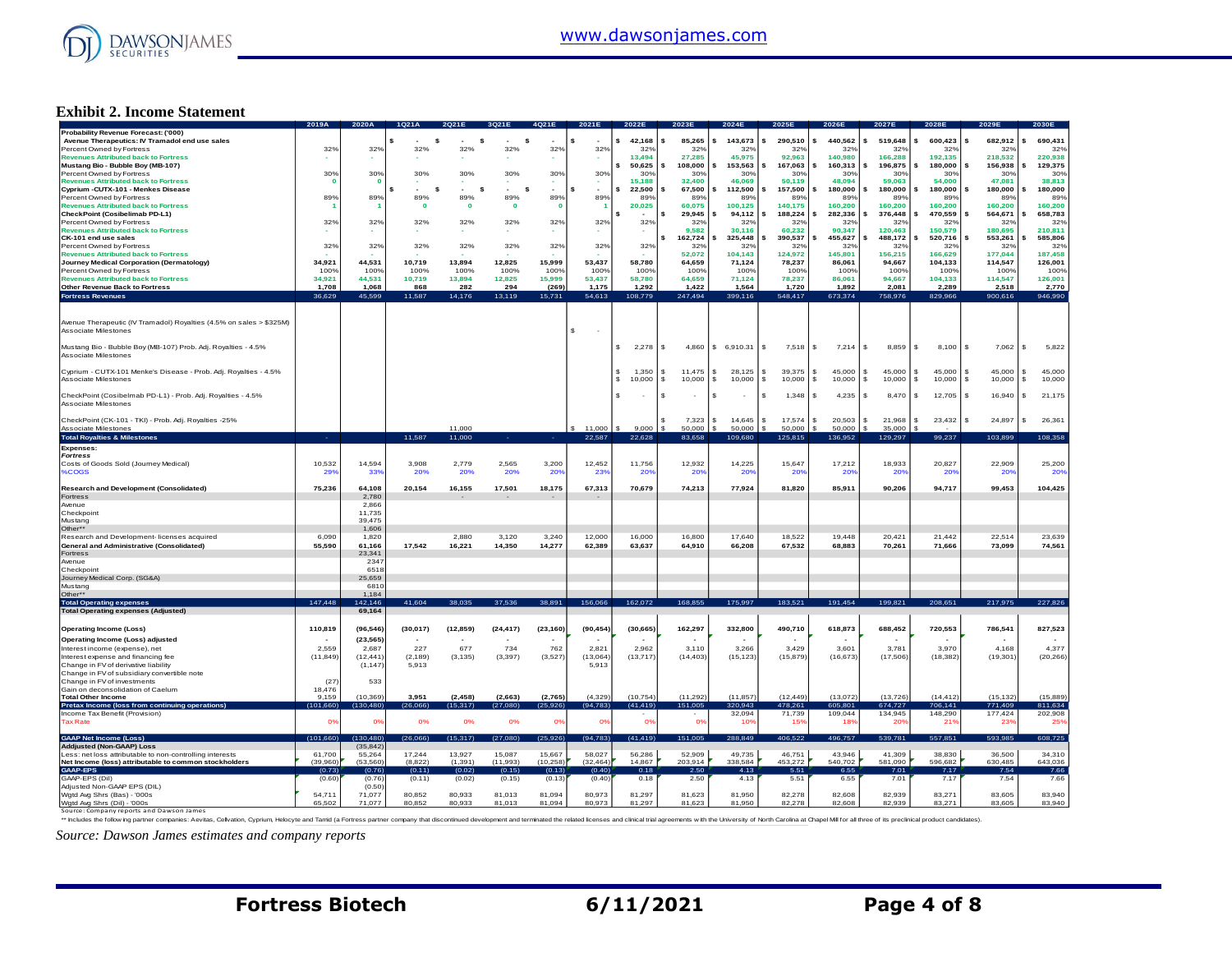

#### **Risk Analysis**

In addition to the typical risks associated with development stage specialty pharmaceutical companies, potential risks specific to Fortress Biotech are as follows:

**Financial risk.** The company may need to raise capital in the marketplace in order to successfully push its products into the next phase, and there can be no assurances that the company will be able to successfully raise capital and/or do so on favorable terms.

**Clinical and regulatory risk**. Lead products must start and complete clinical trials. Trials may not produce results sufficient for regulatory approval.

**Partnership risk.** Fortress Biotech may seek partnerships for clinical development support and commercialization. We have no specific knowledge of any discussions with possible partners today, and there can be no assurances that the company will be able to secure a favorable partnership.

**Commercial risk.** There are no assurances that the company will be able to secure favorable pricing, commercially launch products, and achieve significant market share to become profitable.

**Legal and intellectual property risk.** The company may have to defend its patents and technical know-how, and there can be no assurances that the patents will not be infringed or will be held as valid if challenged, and or that the company may infringe on third parties' patents.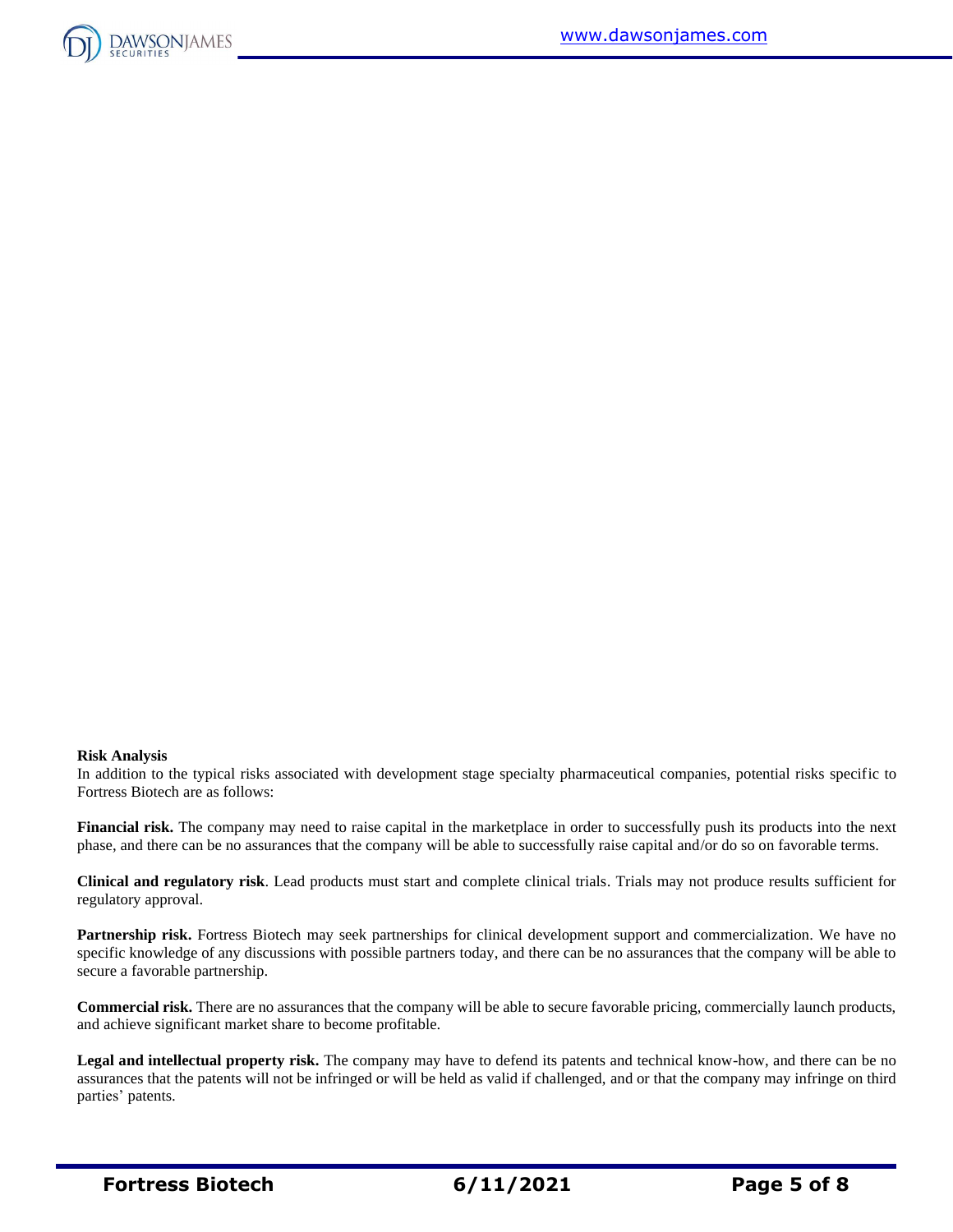



Companies mentioned in this report, working with Fortress and/or part of valuation discussion:

Alexion (ALXN/NASDAQ)-Not covered.

InvaGen Pharmaceuticals – (Private).

St. Jude Children's Research Hospital (Private).

Mustang Bio (MBIO/NASDAQ) – Not covered.

Checkpoint Therapeutics (CKPT/NASDAQ) – Not covered.

Avenue Therapeutics (ATXI/ NASDAQ) – Not covered.

Caelum Biosciences (Private).

Journey Medical Corporation (internal Fortress company).

Cyprium Therapeutics (Private).

Fuji Yakuhin (subsidiary of Fuji-Japan – Not Covered)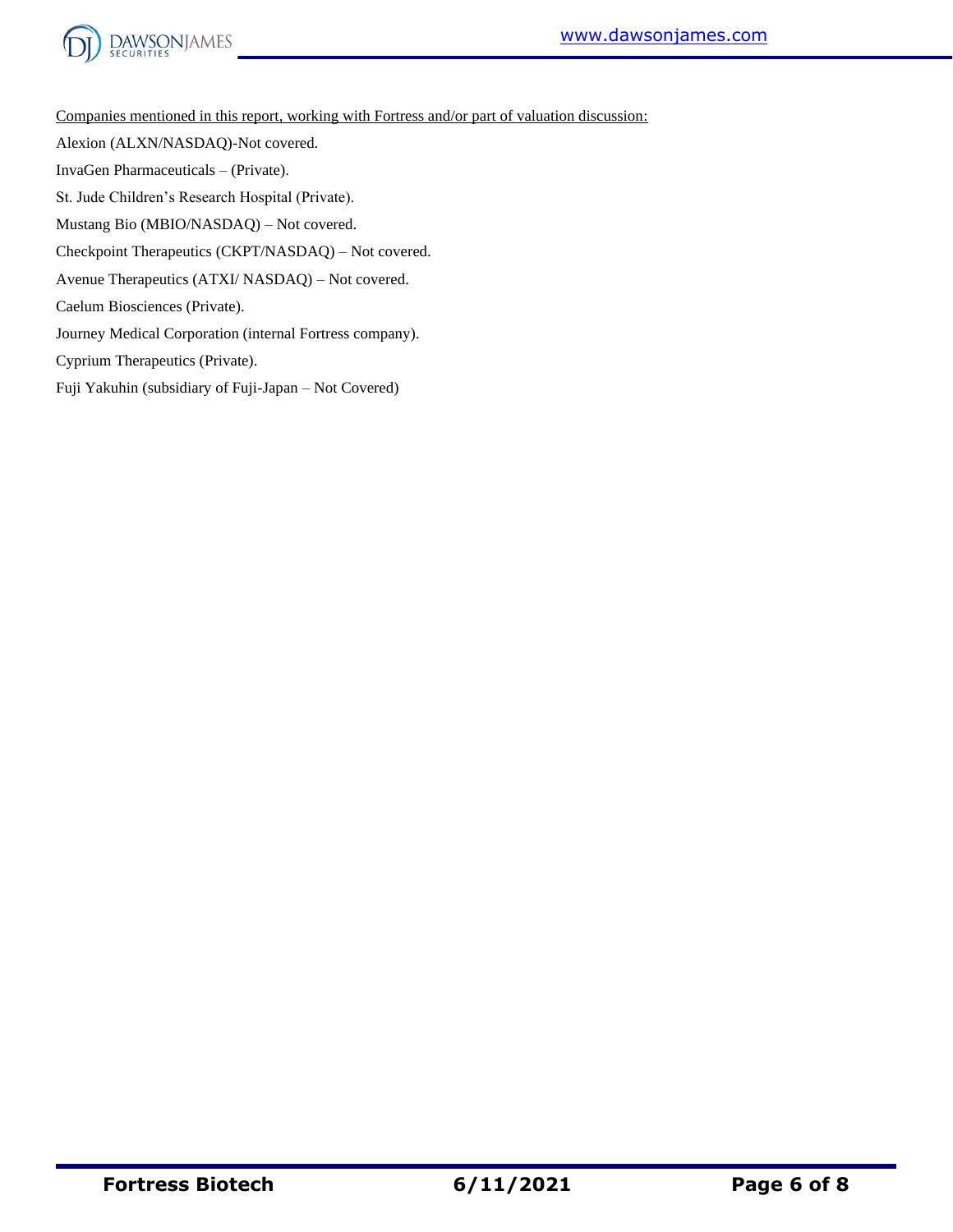

## **Important Disclosures:**

### **Price Chart:**



Price target and rating changes over the past three years: Initiated – Buy August 26, 2019, Price Target \$19.00 Update – Buy September 17, 2019, Price Target \$19.00 Update – Buy November 4, 2019, Price Target \$19.00 Update – Buy December 11, 2019, Price Target \$19.00 Update – Buy December 23, 2019, Price Target \$19.00 Update – Buy January 15, 2020, Price Target \$19.00 Update – Buy February 14, 2020, Price Target \$19.00 Update – Buy February 20, 2020, Price Target \$19.00 Update – Buy March 30, 2020, Price Target \$19.00 Update – Buy May 14, 2020, Price Target \$19.00 Update – Buy July 31, 2020, Price Target \$19.00 Update – Buy September 8, 2020, Price Target \$19.00 Price Target Change – Buy October 12, 2020, Price Target \$15.00 Update – Buy October 20, 2020, Price Target \$15.00 Price Target Change – Buy November 10, 2020, Price Target \$16.00 Update – Buy December 14, 2020, Price Target \$16.00 Update – Buy February 2, 2021, Price Target \$16.00 Price Target Change – Buy February 17, 2021, Price Target \$21.00 Price Target Change – Buy February 24, 2021, Price Target \$22.00 Price Target Change – Buy April 7, 2021, Price Target \$24.00 Update – Buy April 13, 2021, Price Target \$24.00 Update – Buy May 10, 2021, Price Target \$24.00 Update – Buy May 20, 2021, Price Target \$24.00 Update – Buy June 11, 2021, Price Target \$24.00

Dawson James Securities, Inc. (the "Firm") is a member of the Financial Industry Regulatory Authority ("FINRA") and the Securities Investor Protection Corporation ("SIPC").

The Firm does not make a market in the securities of the subject company(s). The Firm has engaged in investment banking relationships with the subject company in the prior twelve months, as a manager or co-manager of a public offering and has received compensation resulting from those relationships. The Firm may seek compensation for investment banking services in the future from the subject company(s). The Firm has not received other compensation from the subject company(s) in the last 12 months for services unrelated to managing or co-managing of a public offering.

Neither the research analyst(s) whose name appears on this report nor any member of his (their) household is an officer, director or advisory board member of these companies. The Firm and/or its directors and employees may own securities of the company(s) in this report and may increase or decrease holdings in the future. As of May 31, 2021, the Firm as a whole did not beneficially own 1% or more of any class of common equity securities of the subject company(s) of this report. The Firm, its officers, directors, analysts or